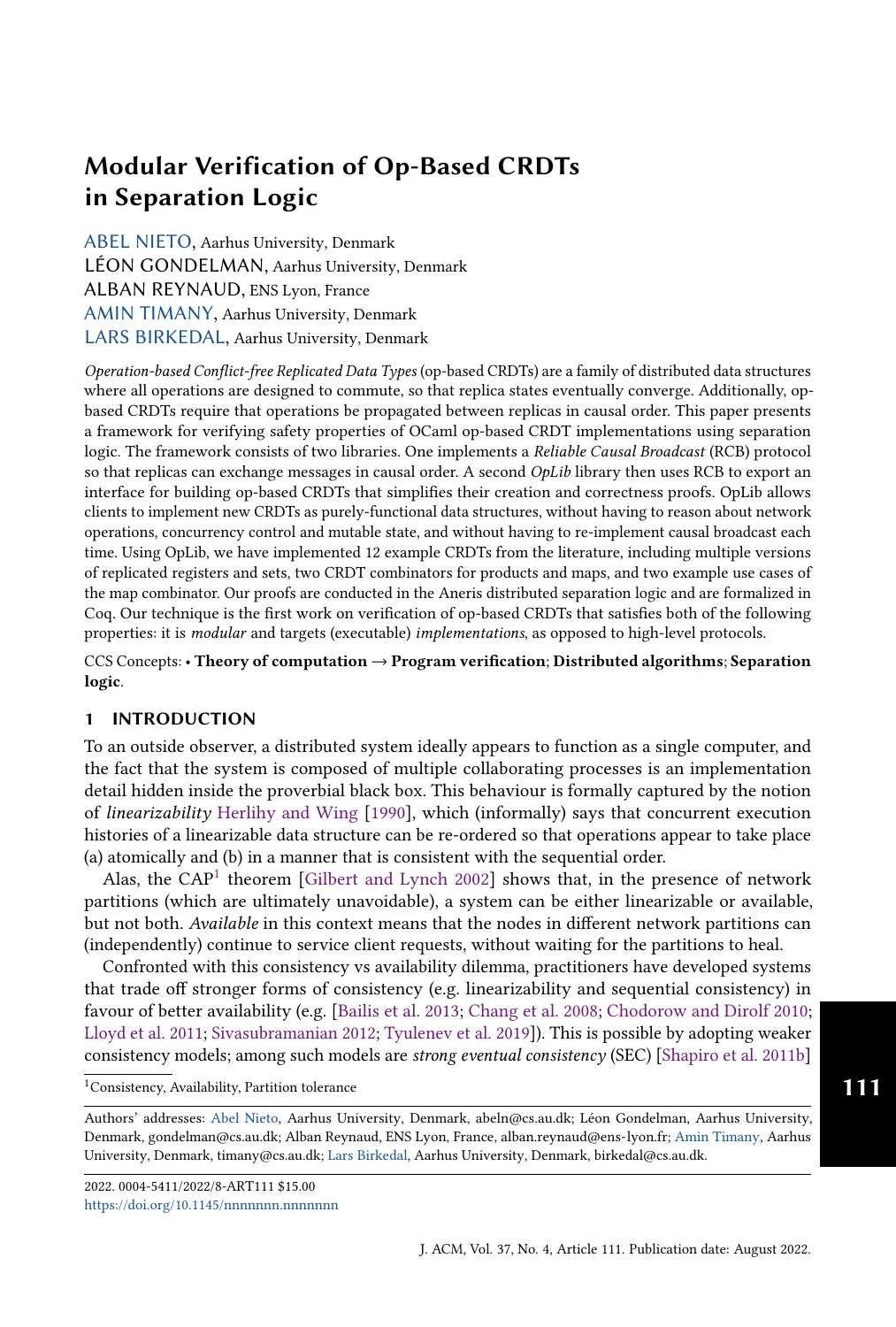and causal consistency [\[Ahamad et al.](#page-23-5) [1995\]](#page-23-5). For example, in SEC two processes that read from a replicated register might observe different values even though no intervening writes have occurred (something not possible when reading from sequentially-consistent local memory from within a process). Eventually, however, the state of the replicated register at different replicas must converge. More precisely, SEC requires the following two properties (note the first is a liveness property while the latter is a safety property):

- (Eventual Delivery) An update delivered to a correct replica is eventually delivered to all replicas.
- (Convergence) Replicas that have delivered the same updates eventually reach equivalent states.

Conflict-free Replicated Datatypes (CRDTs) [\[Shapiro et al.](#page-24-4) [2011a\]](#page-24-4) are a class of distributed systems where a data structure (e.g. register, set, or map) is replicated over multiple replicas that mutate its state via local operations. Because replicas are allowed to invoke operations without coordinating with others, different replicas might arrive at conflicting states. CRDTs resolve such conflicts automatically. There are two main ways of going about this. One option is to model the replica state as a (join) semilattice, so that merges are accomplished by taking least upper bounds (joins); these are state-based or convergent CRDTs. Changes are then propagated by sending the entire state to other replicas on the (possibly unreliable) network. Another option is to propagate, instead of the entire state, just the effect of each individual update. It becomes then necessary to enforce that each operation is executed exactly once (at most once for the convergence and at least one for the eventual delivery properties above), which typically requires broadcasting primitives that offer reliable delivery. Furthermore, it is also necessary to enforce that some or all operations commute so that concurrent operations can be applied in any order. This last class, known as operation-based (op-based) or commutative CRDTs, is the focus of this paper<sup>[2](#page-1-0)</sup>.

Consider the following example of a counter data structure replicated over two nodes  $A$  and  $B$ :

| $(*\;Node\;A\;*)$ | $(*$ Node B $*)$                                                                                      |
|-------------------|-------------------------------------------------------------------------------------------------------|
| add 1; add 200    | add 2; <b>let</b> $v = \text{read}$ () <b>in assert</b> (( $v = 2$ )    ( $v = 3$ )    ( $v = 203$ )) |

The counter exports two operations:  $add(z)$ , which adds an integer z to the counter, and read(), which returns the counter's current value. This CRDT is known as a *positive-negative counter* (PN-Counter)[\[Shapiro et al.](#page-24-4) [2011a\]](#page-24-4).

One question of interest for the example above is what are the possible values of <sup>v</sup>. Because the counter should remain available even if  $A$  and  $B$  are partitioned,  $A$ 's add(1) should execute without trying to synchronize with B. This means that  $A$ 's and  $B$ 's add operations potentially happen concurrently. By contrast, when  $A$ 's two operations are broadcast to  $B$ , they should be applied by  $B$ following  $A$ 's program order. Finally, when  $B$  reads, we do not know whether  $A$ 's updates have been received, but we do expect that the add(2) has been recorded locally. This means that the possible values for v are 2 (only the local add has been applied), 3 (only the  $A$ 's first add has been applied), and <sup>203</sup> (all add have been applied). Results like <sup>0</sup>, <sup>200</sup> and <sup>202</sup> are not valid answers.

Causal Delivery. Our intuitions about valid execution traces in the example above can be captured by a happens-before or causality relation on events [\[Lamport](#page-24-5) [1978\]](#page-24-5). Let  $a$  and  $b$  be two events (possibly taking place at different processes). Then  $a$  happens before  $b$  (and  $b$  is causally dependent on *a*), written  $a \rightarrow b$ , if one of the following holds:

- *a* and *b* take place in the same process, and  $a < b$  according to *program order*.
- *a* is the event of sending a message *m* and *b* is the corresponding event where *m* is received.
- $a \rightarrow c$  and  $c \rightarrow b$  for some other event c (the transitive closure of the above two rules).

<span id="page-1-0"></span> $2$ From now on whenever we use the term CRDT the reader can safely assume that we mean op-based CRDT, unless explicitly noted otherwise.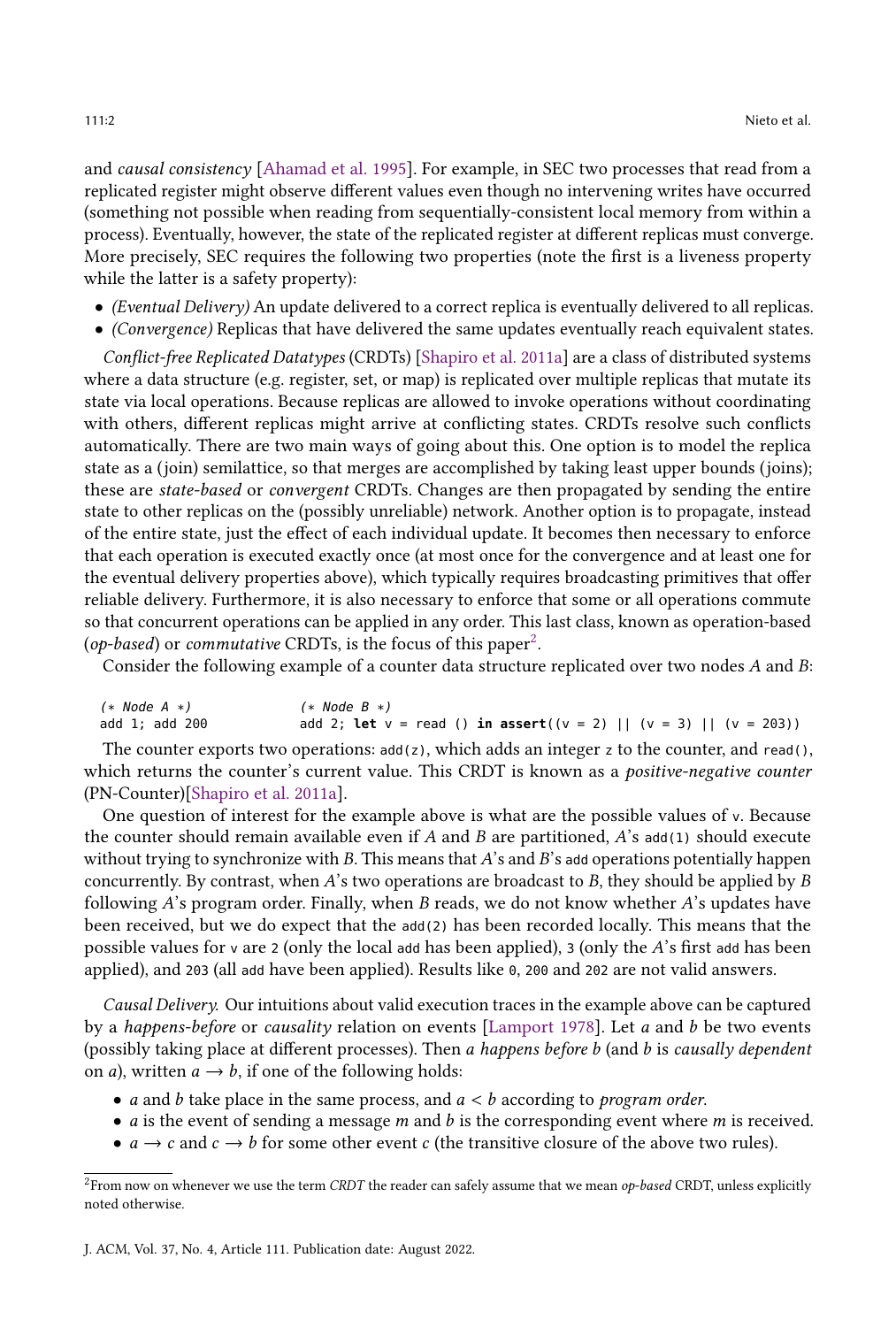If neither  $a \rightarrow b$  nor  $b \rightarrow a$ , then we say they are *concurrent*, written  $a||b$ . Informally, we say that events are causally delivered if the following property holds: if an event e is delivered<sup>[3](#page-2-0)</sup> to a replica  $p$ , then all events on which  $e$  causally depends must have been previously delivered to  $p$ . We can then require that valid PN-counter execution traces satisfy causal delivery of operations. Indeed, this is a common requirement for many CRDTs in the literature [\[Baquero et al.](#page-23-6) [2014\]](#page-23-6).

Reliable Causal Broadcast. One way to realize the guarantees of causal delivery is to implement a one-to-many communication protocol known as Reliable Causal Broadcast (RCB) [\[Cachin et al.](#page-23-7) [2011\]](#page-23-7). In RCB, a group of  $N$  replicas send each other messages. The protocol's interface consists of two functions: broadcast( $msg$ ), which sends message  $msg$  to all other  $N-1$  replicas, and deliver(), which returns a received message (if one exists) while respecting causal order.

#### 1.1 Contributions

Because CRDTs are data structures replicated across multiple processes, each of which is allowed to reorder concurrent operations, they are challenging to specify and verify.

The main property of interest for verification is SEC [\[Shapiro et al.](#page-24-3) [2011b\]](#page-24-3) which as we mentioned can be divided into convergence and eventual delivery  $4$ . However, convergence does not say how the CRDT's final state is computed from the set of received operations. [Burckhardt et al.](#page-23-8) [\[2014a\]](#page-23-8) addressed this question by showing how to give functional correctness specifications for CRDTs. Another consideration is whether the verified properties can be reused by components other than the CRDT: that is, whether the verification technique is modular. The recent work of [Liang and](#page-24-6) [Feng](#page-24-6) [\[2021\]](#page-24-6) presents the first modular verification technique for op-based CRDTs.

An additional design decision is the level of detail at which to model the CRDT that is the target of verification. There are roughly two options: one can model the CRDT as a high-level protocol, perhaps assuming that the network is reliable or ignoring node-local concurrency. Alternatively, we can implement the CRDT in a general-purpose programming language where we have to deal with a plethora of low-level (but realistic) details such as an unreliable network, concurrency-control, and mutation.

Our work. This paper is about proving SEC and functional correctness of op-based CRDTs. To the best of our knowledge, all prior work on verification of op-based CRDTs consists of techniques that produce modular specifications but work at the protocol level, or techniques that work for implementations but are non-modular (see Section [7](#page-20-0) for a classification of prior work). The main contribution of our work is to lift that restriction: we can produce modular specifications of CRDT implementations. Additionally, unlike prior work which assumes causal delivery by the network, our CRDTs include a general-purpose implementation of reliable causal broadcast. All our proofs are mechanized in Coq. More precisely, the contributions of this work are as follows:

- (1) We implemented and verified an RcbLib library for reliable causal broadcast (RCB). To the best our knowledge, this is the first time a formalization of op-based CRDTs includes a general-purpose implementation of RCB, as opposed to assuming causal broadcast.
- (2) On top of the RcbLib library, we implemented and verified an OpLib library for making op-based CRDTs. Using OpLib, one can create an op-based CRDTs as purely-functional data structures, without having to reason about low-level details like mutation, concurrency control, and network operations. Similarly, by proving only simple sequential specifications,

<span id="page-2-0"></span><sup>&</sup>lt;sup>3</sup>Delivery occurs when the event processing layer makes its clients aware of the event; this can take different forms depending on the specific application.

<span id="page-2-1"></span><sup>&</sup>lt;sup>4</sup>The terminology is not universal: [Shapiro et al.](#page-24-4) [\[2011a\]](#page-24-4) refers to both properties together as eventual convergence.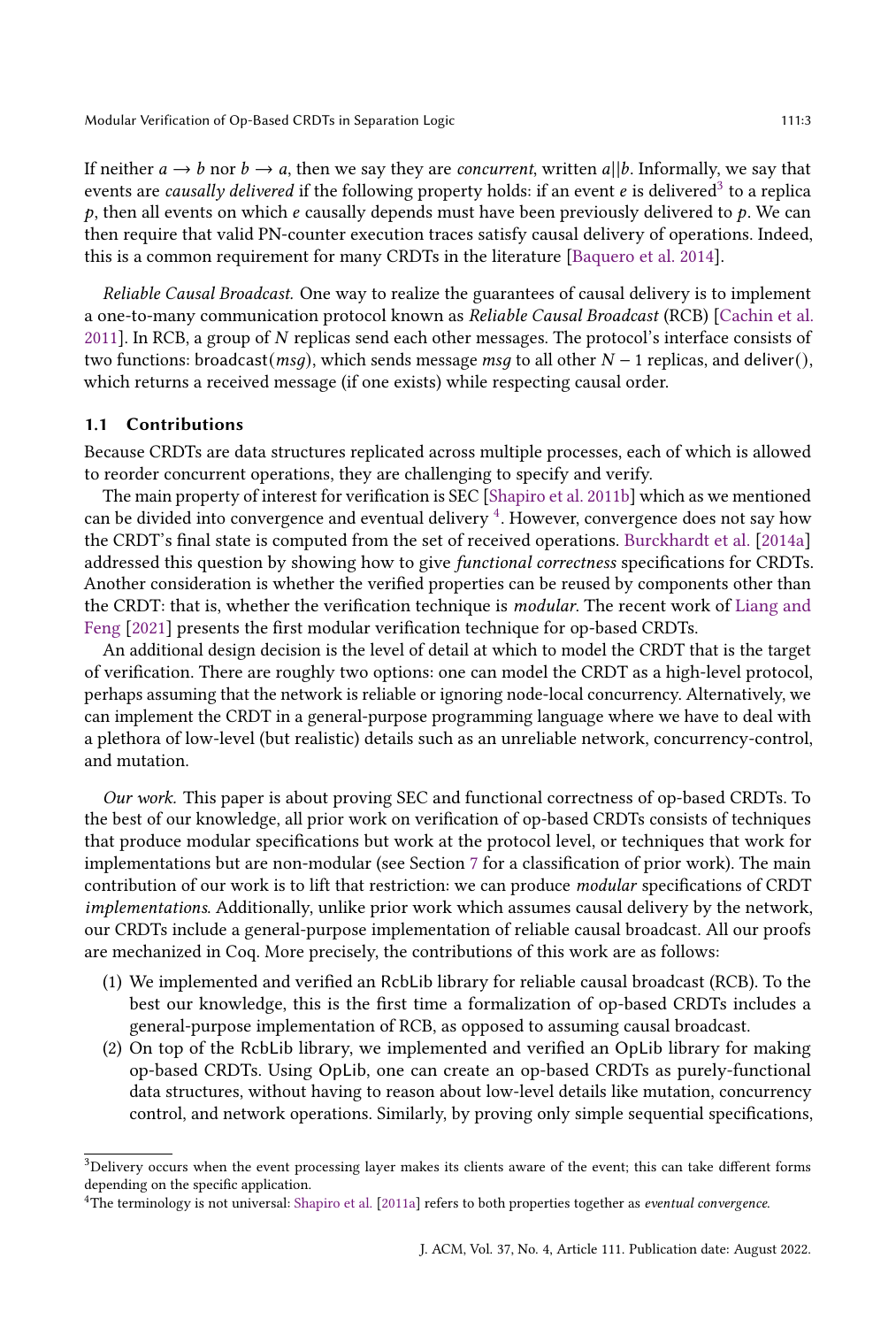OpLib users obtain from the library rich specifications for their CRDTs, enabling modular reasoning about convergence, causality, and functional correctness.

- (3) We evaluated OpLib by implementing a collection of 12 CRDTs, including multiple versions of registers and sets, as well as two combinators for products and maps. We further evaluated the modularity of our specifications by verifying a client program that uses a CRDT obtained via OpLib.
- (4) We wrote our libraries in a subset of OCaml that is then automatically translated to AnerisLang, the programming language of the Aneris [\[Krogh-Jespersen et al.](#page-23-9) [2020\]](#page-23-9) distributed separation logic. Our proofs were conducted in Aneris and are mechanized in Coq.

Structure of the paper. The rest of the paper is organized as follows: Section [2](#page-3-0) gives a quick primer to Iris and Aneris program logics. Section [3](#page-4-0) provides an overview of the keys ideas of our work and presents the concepts that CRDT implementer need to use our libraries. Section [4](#page-7-0) describes in more detail RcbLib's implementation and correctness proof. Section [5](#page-13-0) then does the same for OpLib. Section [6](#page-18-0) discusses our case studies (the implemented CRDTs). We then take a look at prior work on Section [7,](#page-20-0) and conclude in Section [8.](#page-22-0)

## <span id="page-3-0"></span>2 ANERIS PRIMER

Iris [\[Jung et al.](#page-23-10) [2018\]](#page-23-10) is a state-of-the-art program logic designed to reason about concurrent programs based on separation logic. Aneris [\[Krogh-Jespersen et al.](#page-23-9) [2020\]](#page-23-9) is a program logic built on top of Iris for reasoning about distributed systems. Figure [1](#page-3-1) shows the fragment of Iris and Aneris logic that we need in this paper:

<span id="page-3-1"></span>
$$
P,Q \in iProp ::= True \mid False \mid P \land Q \mid P \Rightarrow Q \mid P \lor Q \mid \forall x. P \mid \exists x. P \mid \cdots
$$
\n
$$
\mid P * Q \mid P \prec Q \mid \ell \mapsto_{ip} v \mid \{P\} \langle ip; e \rangle \{x. Q\} \mid \Box P
$$
\n
$$
\mid \boxed{P}^N \mid \stackrel{\varepsilon_1}{\mapsto} \not\models \stackrel{\varepsilon_2}{\mapsto} \qquad \qquad \text{Tris resources and invariants}
$$

Fig. 1. The fragment of Iris and Aneris relevant to this paper

First and foremost Iris is a higher-order logic with the usual connectives. Note how we can quantify, both existentially and universally, over any domain, including iProp itself (we write iProp for the universe of Iris propositions). Iris is a separation logic. Iris propositions can assert ownership of resources and express their *disjointness*. The proposition  $P * Q$  holds if the owned resources can be split into two disjoint parts where one satisfies P and the other Q. The magic wand,  $P \ast Q$ , also called separating implication, asserts ownership over resources that when combined with (disjoint) resources satisfying P would satisfy Q. The so-called points-to proposition,  $\ell \mapsto_{in} v$ , asserts exclusive ownership over the memory location  $\ell$  stating that the value stored in this location is  $v$ . This proposition differs from the standard separation logic points-to proposition only in that it is annotated with the Ip address of the node to which it belongs  $-$  this is necessary as we are working with a distributed system in Aneris. Similarly, in Aneris a Hoare-triple  $\{P\}$   $\{ip; e\}$   $\{x, Q\}$ , in addition to the program, also takes the  $I_p$  address of the node the program is running on.

The persistently modality,  $\Box$ , captures duplicability of propositions. It allows us to distinguish between propositions that are duplicable and those that are not, e.g., points-to propositions:  $\ell \mapsto_{ip}$  $v * \ell \mapsto_{ip} w \vdash$  False. Here, ⊢ is the logical entailment relation of Iris. Intuitively,  $\Box P$  holds if  $P$  does and furthermore,  $P$  does not assert ownership of any non-duplicable resources. We say a proposition is persistent if  $P \vdash \Box P$ ; note that for any proposition P we always have  $\Box P \vdash P$ . Persistent propositions are duplicable, i.e.,  $\Box P \vdash \Box P \ast \Box P$ , and hence they merely express knowledge as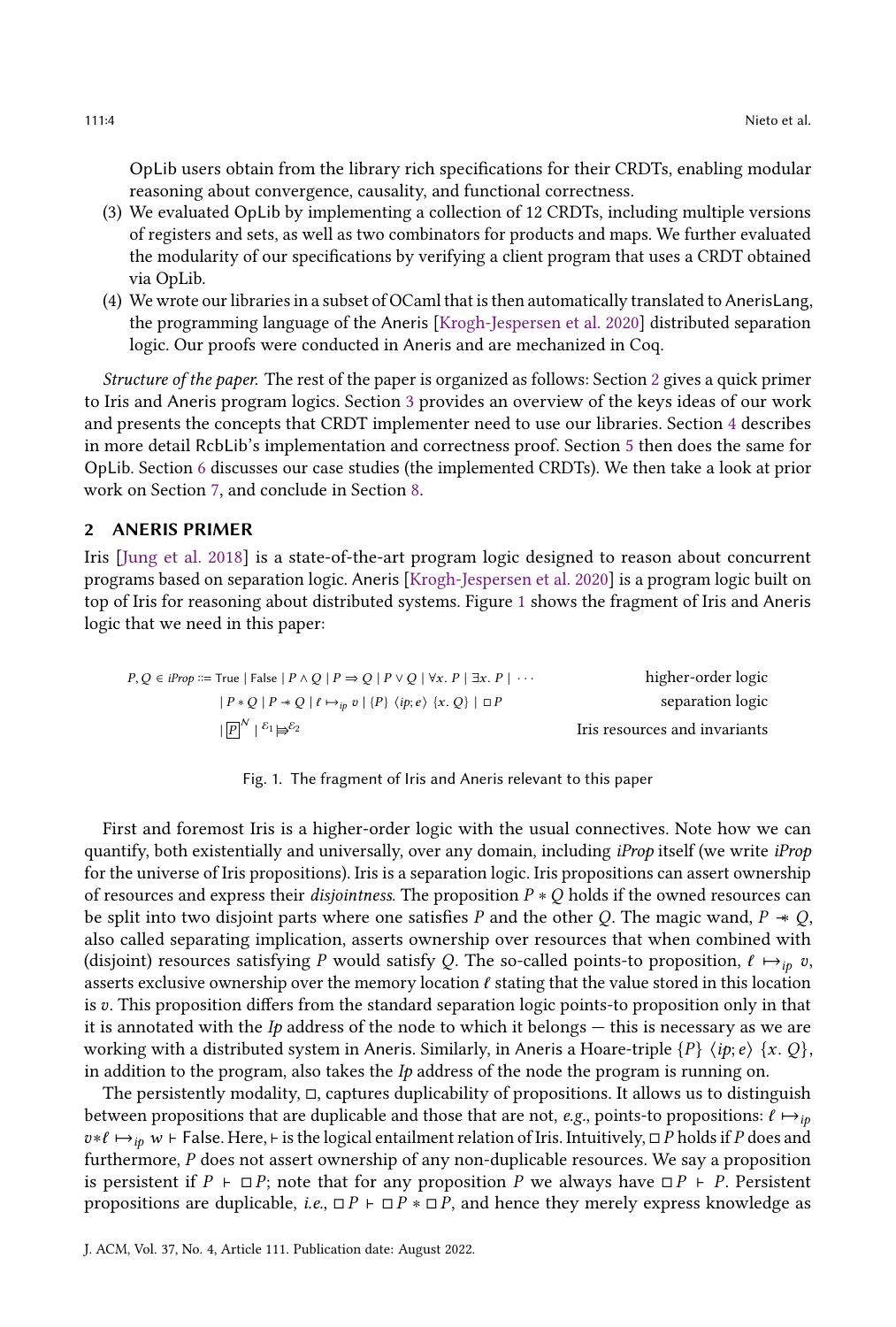opposed to expressing (exclusive) ownership over resources. An example of a persistent proposition is Iris invariants. The invariant  $\overline{P}^N$  asserts that P must hold at all times throughout program execution. Hence, throughout a proof, for the duration of an atomic step of computation, we can access invariants, i.e., we get to know that the invariant holds before the step of computation and need to guarantee that it also holds afterwards. The name of the invariant  $N$  is used to track accesses to invariants and prevent them from being accessed in an unsound manner, e.g., accessing the same invariant twice during the same atomic step of computation which could result in duplicates of non-duplicable propositions like the points-to proposition. The update modality<sup>[5](#page-4-1)</sup>,  $\epsilon_1 \mapsto \epsilon_2$ , allows manipulation of invariants and resources in Iris. The masks  $\mathcal{E}_1$  and  $\mathcal{E}_2$  are sets of invariant names and respectively indicate which invariants hold before and after the "update" takes place. We write  $\models_\mathcal{E}$  for  ${}^\mathcal{E} \!\! \models^{\mathcal{E}}$  . The update modality is the primary way of working with invariants in Iris. They are used in the definition of Iris Hoare-triples in such a way as to enforce the aforementioned invariant policy of only allowing access to invariants during atomic steps of computation. Intuitively, the proposition  ${}^{{\cal E}_1} \! \rightrightarrows^{{\cal E}_2} P$  holds if we can manipulate resources (allocate new resources, or update the existing ones) and manipulate invariants (create new invariants, access invariants, or reestablish invariants) so as to make sure that  $P$  holds. Furthermore, during this update we can access all invariants in  $\mathcal{E}_1$  but must ensure that all invariants in  $\mathcal{E}_2$  hold after the update is done.

## <span id="page-4-0"></span>3 MAIN IDEAS

This section provides a birds-eye view of the paper, focusing on concepts users need to use our libraries. Figure [2](#page-4-2) shows an overview of our work. We structured our development as a collection of libraries, each exporting a modular specification.

<span id="page-4-2"></span>

Fig. 2. Verified tower of components

Higher-level libraries can then be verified using solely the specifications of its dependencies, without knowledge of the dependency's implementation. Each box lists a library name and the safety properties guaranteed by its specification. Grey boxes correspond to OCaml libraries<sup>[6](#page-4-3)</sup>; vellow boxes are written in Coq.

### <span id="page-4-4"></span>3.1 RcbLib

At the base of our verified tower of components we have a library implementing a reliable causal broadcast protocol [\[Cachin et al.](#page-23-7) [2011\]](#page-23-7). This library is built on top of UDP, so it makes minimal assumptions about network guarantees. In particular, messages can be dropped, re-ordered, and

<span id="page-4-1"></span><sup>&</sup>lt;sup>5</sup>In Iris jargon this modality is called the fancy update modality; see [Jung et al.](#page-23-10) [\[2018\]](#page-23-10) for more details.

<span id="page-4-3"></span><sup>6</sup>Later automatically translated to AnerisLang, the programming language of the Aneris distributed separation logic.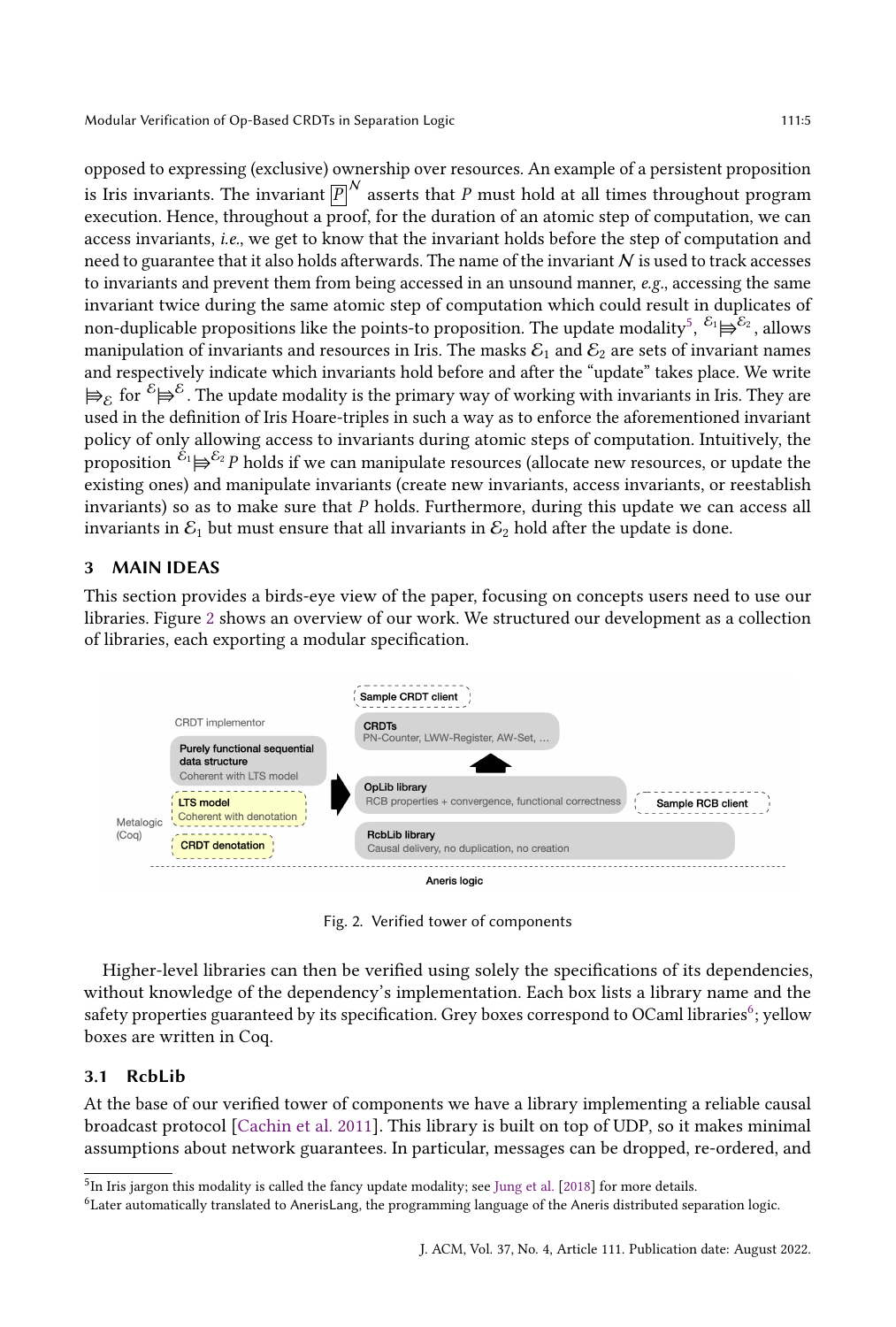duplicated by the network. The library deploys a suite of techniques, such as sequence ids, acknowledgments, retransmissions, and a delay queue, (see Section [4\)](#page-7-0), to offer three main guarantees: broadcast messages are delivered in causal order, without duplicates, and ensuring that any message delivered was previously broadcast by another participant (the "no creation" property in Figure [2\)](#page-4-2). These are the three safety properties of RCB [\[Cachin et al.](#page-23-7) [2011\]](#page-23-7).

Verifying RcbLib. The main idea for verifying RcbLib is to generalize the treatment of causality in [Gondelman et al.](#page-23-11) [\[2021\]](#page-23-11) to the causal broadcast setting. We now briefly outline our approach and expand on it in Section [4.](#page-7-0)

The first step is to define separation logic resources tracking the set of broadcast messages between replicas in two ways: the  $OwnGlobal(h)$  resource provides a *global view* tracking the set h of all messages broadcast by any replica, while the OwnLocal( $i, s$ ) resource provides a local view tracking the set s of all messages that has been delivered by replica *i*. Here, messages are triples (p, vc, o) consisting of the message's payload p, vector clock vc, and id of the originating replica p.

The next step is to craft separation logic specifications for RcbLib's broadcast and deliver functions. Below, we show a simplified specification for broadcast (see Section [4](#page-7-0) for the full specs):

$$
\{OwnGlobal(h) * OwnLocal(i, s)\}
$$
  

$$
\langle ip_i; broadcast(p)\rangle
$$
  

$$
\{m. payload(m) = p * OwnGlobal(h \cup \{m\}) * OwnLocal(i, s \cup \{m\})\}
$$

This spec states that in order to broadcast a message with payload  $p$ , we need to provide both the global view and the local view of the broadcasting replica. broadcast can then execute without errors and return a message  $m$  with payload  $p$ . Logically, we know that the global set of broadcast messages now includes  $m$ , and also that node  $i$  has delivered (is aware of) the new message.

In addition to the broadcast and deliver specifications, following [Gondelman et al.](#page-23-11) [\[2021\]](#page-23-11) we provide to the user of RcbLib a set of laws governing the above resources. Notably, the causality law states that, given the ownership of  $OwnGlobal(h)$  and  $OwnLocal(i, s)$ , we can conclude that

$$
\forall m \in s, m' \in h. \, \text{vc}(m') < \text{vc}(m) \Rightarrow m' \in s
$$

*i.e.*, for any message  $m$  that has been delivered at node  $i$ , if we know of another message  $m'$  that has been broadcast by any other node such that m' happened before m<sup>[7](#page-5-0)</sup>, then it must be the case that node *i* has previously delivered  $m'$  as well. All laws are proven in Coq and provided as lemmas.

#### 3.2 OpLib

Conceptually, an op-based CRDT implementation can be seen as an infinite loop that maintains the CRDT's state at a given replica. This loop has a number of responsibilities:

- (1) accept local operations invoked by the user at the replica
- (2) modify the CRDT's state as per the effects of local operations
- (3) propagate local operations to other replicas
- (4) listen for remote operations communicated via the network
- (5) modify the CRDT's state as per the effects of remote operations

One can then observe that there are a number of derived responsibilities that flow from the ones above: for example, since steps (2) and (5) can happen concurrently, some form of concurrency control (e.g. locking) is needed. Additionally, because the network is unreliable, step (3) requires that the CRDT is be able to tolerate dropped messages. Another observation is that most of the

<span id="page-5-0"></span> $^{7}$ vc $(m)$  stands for  $m$ 's vector clock, a mechanism for tracking causal dependencies. See Section [4.1](#page-7-1) for details.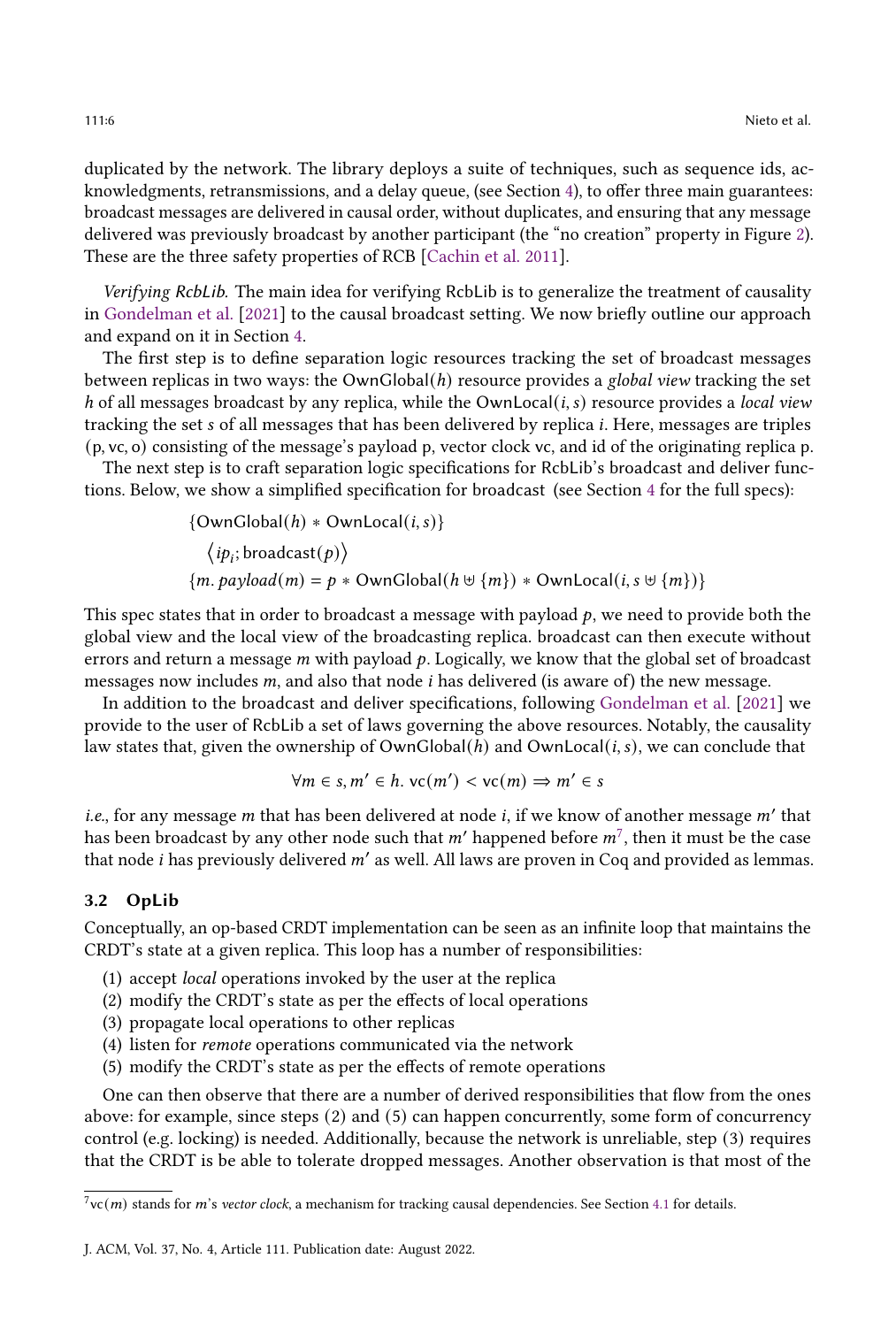steps above are agnostic to the semantics of the specific CRDT: only when modifying the CRDT's state (steps (2) and (5)) do we need to know the inner workings of the data type's operations.

These observations suggest a design where the generic responsibilities are factored out as a library that is parametric on the CRDT's operations and their effects. Inspired by the approach in [Baquero et al.](#page-23-6) [\[2014\]](#page-23-6), we instantiate a CRDT via the OpLib library that we have implemented on top of the RcbLib. In our library, all that the user needs to provide is the data type's initial state and an effect function that can process new operations. This design allows a CRDT implementer to focus on the core logic of their data type as a purely-functional data structure, while delegating to OpLib all the gritty details of inter-replica communication, concurrency control, and mutation. Because OpLib uses RcbLib for propagating operations between replicas, clients can rely on the guarantees of causal broadcast. Once instantiated with the user's purely functional data type, OpLib turns it into a fully-fledged CRDT that exports two functions: get\_state(), which returns (a copy of) the CRDT's current state, and update(op) which updates the state via a new operation  $op$ .

Verifying OpLib. To verify OpLib we adapt the notion of CRDT denotations [\[Burckhardt et al.](#page-23-8) [2014a;](#page-23-8) [Leijnse et al.](#page-24-7) [2019\]](#page-24-7) to separation logic. A CRDT denotation  $\lVert \cdot \rVert$  :  $2^{Msg} \rightarrow St$  is a (partial) function from sets of messages (a message contains an operation plus causality metadata) to the CRDT state that results from executing said operations. Both  $Msq$  and  $St$  vary depending on the specific CRDT. For example, the denotation for a PN-Counter is a function that maps a set of messages to the sum of its payloads:  $[s] = \sum_{m \in s} payload(m)$ .<br>Depote tions have been providedly used to give high lovel

Denotations have been previously used to give high-level specifications for CRDTs as well as CRDT combinators (e.g. products of CRDTs and maps where the value type is an arbitrary CRDT) [\[Burckhardt et al.](#page-23-8) [2014a;](#page-23-8) [Leijnse et al.](#page-24-7) [2019\]](#page-24-7). However, those works do not use denotations to verify implementations. We adapt denotations by constructing a separation logic resource LocSt  $(i, \bullet s, \circ r)^8$  $(i, \bullet s, \circ r)^8$ which tracks the sets  $s$  and  $r$  of local and remote operations, respectively, processed by replica  $i$ . The key insight behind the resource  $\text{LocSt}(i, \bullet s, \circ n)$  is that it tracks *precisely* the set of processed local operations s, but provides only a lower bound on the set of processed remote operations. This captures the intuition that while a CRDT user can control which local operations they perform, they do not know which additional remote operations have been propagated from other replicas at a given moment in time. The simplified spec for get state below shows how the resource is used:

$$
\{\text{LocSt}(i, \bullet s, \circ r)\}\ \text{get\_state}() \ \{m. \ \exists r', r \subseteq r' * m = [\![s \cup r']\!] * \text{LocSt}(i, \bullet s, \circ r')\}
$$

The spec says that prior to calling get\_state we must know that replica  $i$  has processed exactly the local messages in  $s$ , and at least the remote messages in  $r$ . The function then returns a state  $m$ that is the denotation of the set  $s \cup r'$ , where  $r'$  is a superset of  $r$ . This is because in between calls to get\_state the CRDT might have processed additional remote operations.

#### 3.3 CRDT Instances

The last element of Figure [2](#page-4-2) we highlight is the recipe that CRDT implementer follow to use OpLib:

- First, the CRDT implementer must provide a denotation for their CRDT.
- In order to bridge the abstraction gap between the denotation, stated in terms of the sets of operations, and the effect function, which must process one operation at a time, the user provides a second specification in the form of a labelled-transition system (LTS). In this LTS, states are the CRDT's states and the transitions are labelled with operations. That is, a transition  $s \stackrel{op}{\rightarrow} s'$  means that if the CRDT is in state s and an operation  $op$  is received, then it

<span id="page-6-0"></span><sup>8</sup>The notation is reminiscent of the so-called authoritative resource algebra [\[Jung et al.](#page-23-10) [2018\]](#page-23-10).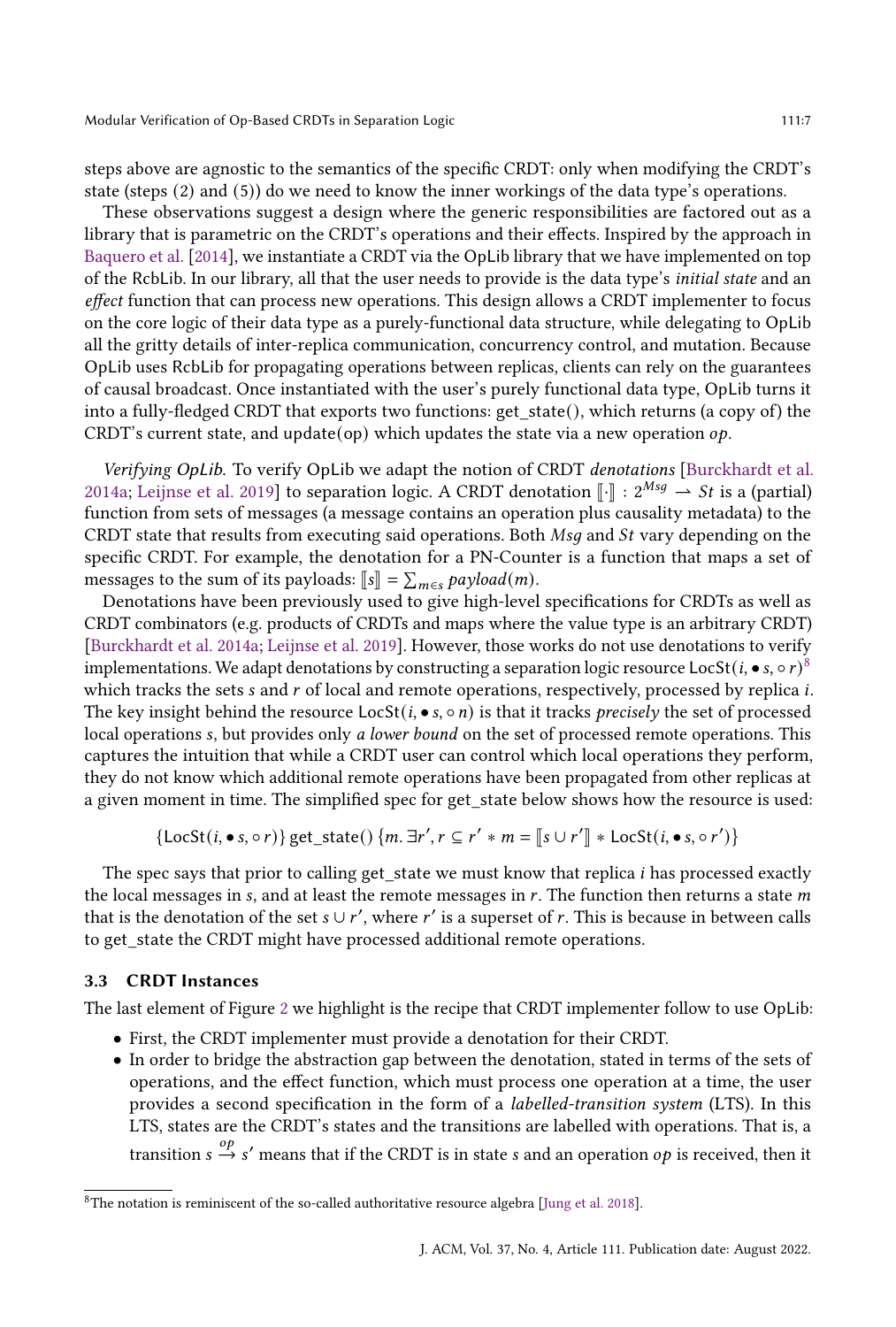will end up in state s'. Importantly, the denotation and LTS must agree in the following sense:

- if h is a set of operations such that  $[[h]] = s$ , and  $s \stackrel{op}{\to} s'$ , then we must have  $[[h \cup \{op\}]] = s'$ .<br>Finally the user shows that their offect function "implements" the LTS via a Hearg triple.
- Finally, the user shows that their effect function "implements" the LTS via a Hoare triple.

The first two steps are conducted outside separation logic in the meta-logic (Coq), while the last step requires proving a Hoare in within Aneris program logic.

We have followed the recipe above to implement 12 CRDTs, including multiple kinds of registers and sets, as well as two CRDT combinators for products and maps. Our combinators use Coq typeclasses as in [Liu et al.](#page-24-8) [\[2020\]](#page-24-8) to automatically generate and prove correctness of compound CRDTs from constituent CRDTs.

Our examples match those in literature [Baquero et al.](#page-23-6) [\[2014\]](#page-23-6); [Leijnse et al.](#page-24-7) [\[2019\]](#page-24-7); [Shapiro](#page-24-4) [et al.](#page-24-4) [\[2011a\]](#page-24-4)). Importantly, they include CRDTs where all operations naturally commute (e.g. PN-Counter) as well as others that require causality information to make operations commutative (e.g. Last-Writer-Wins Register and Add-Wins Set).

### <span id="page-7-0"></span>RELIABLE CAUSAL BROADCAST

The network primitives (send and receive) provided by AnerisLang are for *point-to-point* communication: that is, through them a process communicates with one other process. They are also, as previously mentioned, unreliable in a number of ways: messages can get lost, duplicated, and re-ordered in transit.

A useful abstraction in distributed systems is that of *broadcast*. In broadcast, or *one-to-many* communication, a process transmits the same message to one or more other processes. There exist different broadcast algorithms providing different guarantees: one such kind is reliable causal broacast (RCB). In RCB, clients are provided with two operations, broadcast(msg) and deliver() that satisfy the following properties (taken from [Cachin et al.](#page-23-7) [\[2011\]](#page-23-7) and classified as either liveness or safety properties):

- (RCB1, liveness) Validity: If a correct process p broadcasts a message m, then  $p$  eventually delivers m.
- (RCB2, safety) No duplication: No message is delivered more than once.
- (RCB3, safety): *No creation*: If a process delivers a message m with sender s, then m was previously broadcast by process s.
- (RCB4, liveness): Agreement: If a message m is delivered by some correct process, then m is eventually delivered by every correct process.
- (RCB5, safety): Causal delivery: For any message  $m_1$  that potentially caused a message  $m_2$ , i.e.,  $m_1 \rightarrow m_2$ , no process delivers  $m_2$  unless it has already delivered  $m_1$ .

In this section, we sketch our implementation of a library for RCB, OpLib, based on [Birman et al.](#page-23-12) [\[1991\]](#page-23-12) and [Baquero et al.](#page-23-6) [\[2014\]](#page-23-6). We proved specifications of our implementation that satisfy the three safety properties above. In fact, our RCB library implements a slightly stronger specification than regular RCB, because it exposes to its clients causality information associated to messages in the form of vector clocks. The additional information provided by this tagged form of RCB [\[Baquero](#page-23-6) [et al.](#page-23-6) [2014\]](#page-23-6) simplifies the task of building CRDTs using OpLib (see Section [6\)](#page-18-0).

#### <span id="page-7-1"></span>4.1 Implementation

Since AnerisLang's network primitives provide few guarantees, RcbLib deploys a few different techniques in order to achieve the safety properties just mentioned. Some of the challenges and their solutions are outlined in Table [1.](#page-8-0) Additionally, Figure [3](#page-8-1) provides a high-level view of the design of the RCB algorithm. The main components are outlined below.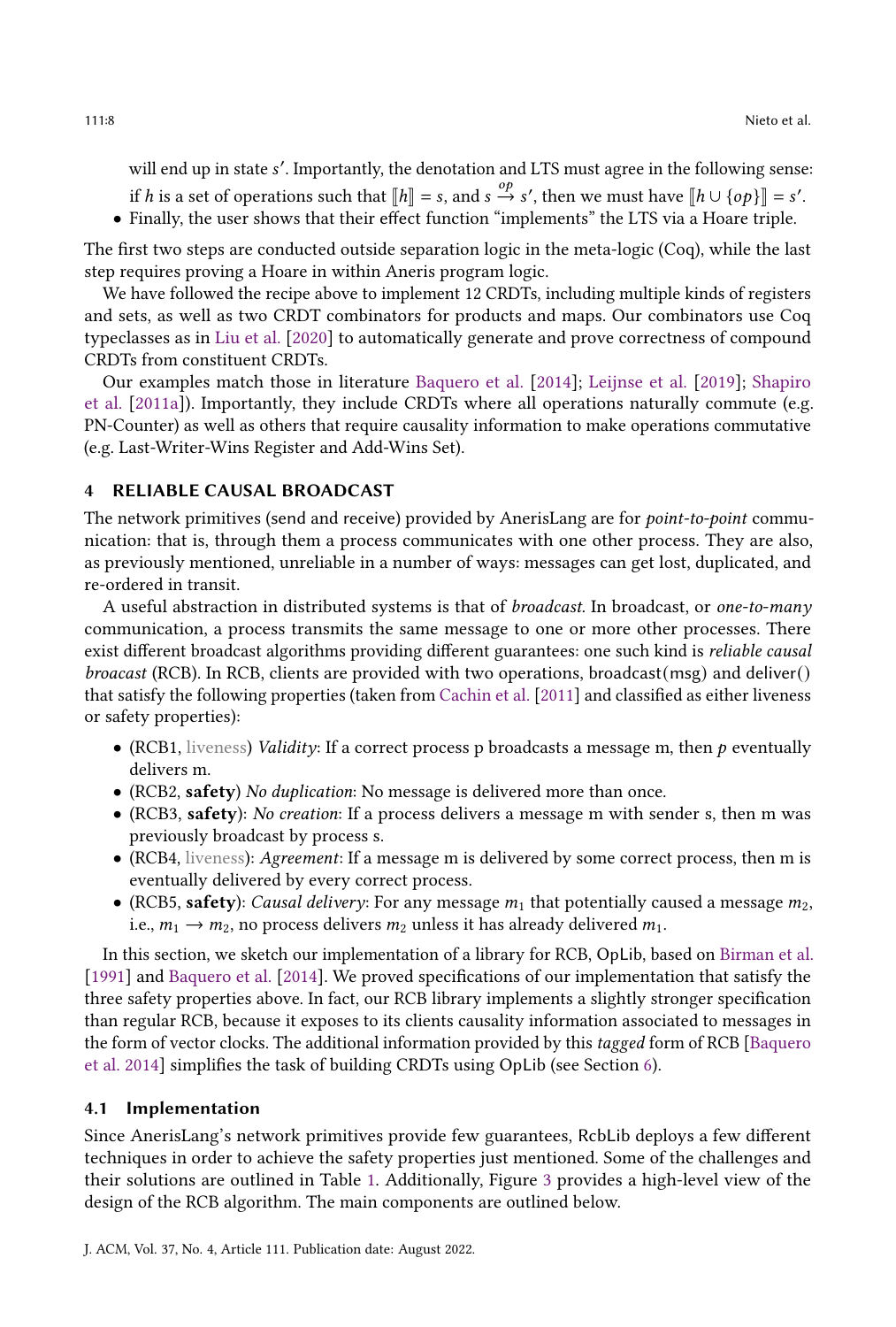<span id="page-8-0"></span>

| Challenge                                      | Technique                                                                 |  |  |
|------------------------------------------------|---------------------------------------------------------------------------|--|--|
| Messages can be dropped, reordered and du-     | Stop-and-wait protocol [Tanenbaum and van Steen 2007] using               |  |  |
| plicated by the network.                       | sequence ids, acknowledgments, and retransmissions to handle              |  |  |
|                                                | unreliable network.                                                       |  |  |
| The broadcasting process can be partitioned    | Eager reliable broadcast (retransmissions) [Cachin et al. 2011].          |  |  |
| from the network before all processes receive  |                                                                           |  |  |
| a broadcast.                                   |                                                                           |  |  |
| Messages need to be delivered in causal order. | Delay delivery of messages until causal dependencies are satisfied,       |  |  |
|                                                | using a <i>delay queue</i> and <i>vector clocks</i> [Birman et al. 1991]. |  |  |

Table 1. Challenges and techniques employed in RCB's implementation

<span id="page-8-1"></span>

Fig. 3. Reliable causal broadcast overview

Receive and send threads. RcbLib consists of two concurrent threads that operate on a set of shared data structures (concurrent accesses are synchronized via a lock). The receive thread listens for messages on a network socket and places them in a delay queue and a collection of out-queues. It also acknowledges received messages so other replicas can move on to broadcasting new messages.

The send thread sends the messages in the out-queues to other replicas following a stop-and-wait protocol [\[Tanenbaum and van Steen](#page-24-9) [2007\]](#page-24-9). That is, a message is repeatedly sent to another replica until it is acknowledged by the foreign replica; at which point the send thread pops the relevant out-queue and moves on to a not-yet-acknowledged message.

Library API. The library has two client APIs: broadcast and deliver. The former removes a message  $m$  from the delay queue such that all of the message's causal dependencies have previously been delivered (i.e. a message that comes next according to causal order). If no such message exists, deliver returns None; otherwise it returns  $Some(m)$ . The broadcast function broadcasts a message to all replicas (except to the current one). It does so by placing the message in all out-queues, so it can be later picked up by the send thread. broadcast(p) returns a new message  $m'$  containing the payload p together with the vector clock assigned to  $m'$  and the issuing replica's id. Because a replica doesn't broadcast to itself it must use the return value of broadcast if it wants to process the newly-broadcast message  $m'$ .

Vector clocks. We use vector clocks to keep track of logical time [\[Fidge](#page-23-13) [1987;](#page-23-13) [Mattern et al.](#page-24-10) [1988\]](#page-24-10). A vector clock is an array of non-negative integers. There is one array entry per replica in the system, and each entry records the number of events that originate at the corresponding replica. It is possible to merge two vector clocks by by taking the maximum of the entries pointwise. We can define a partial order  $\leq_{vc}$  on vector clocks by lifting  $\leq$  (from N) pointwise. The following result then holds: let *a* and *b* be events. then  $a \rightarrow b$  iff  $vc(a) < vc(b)$ .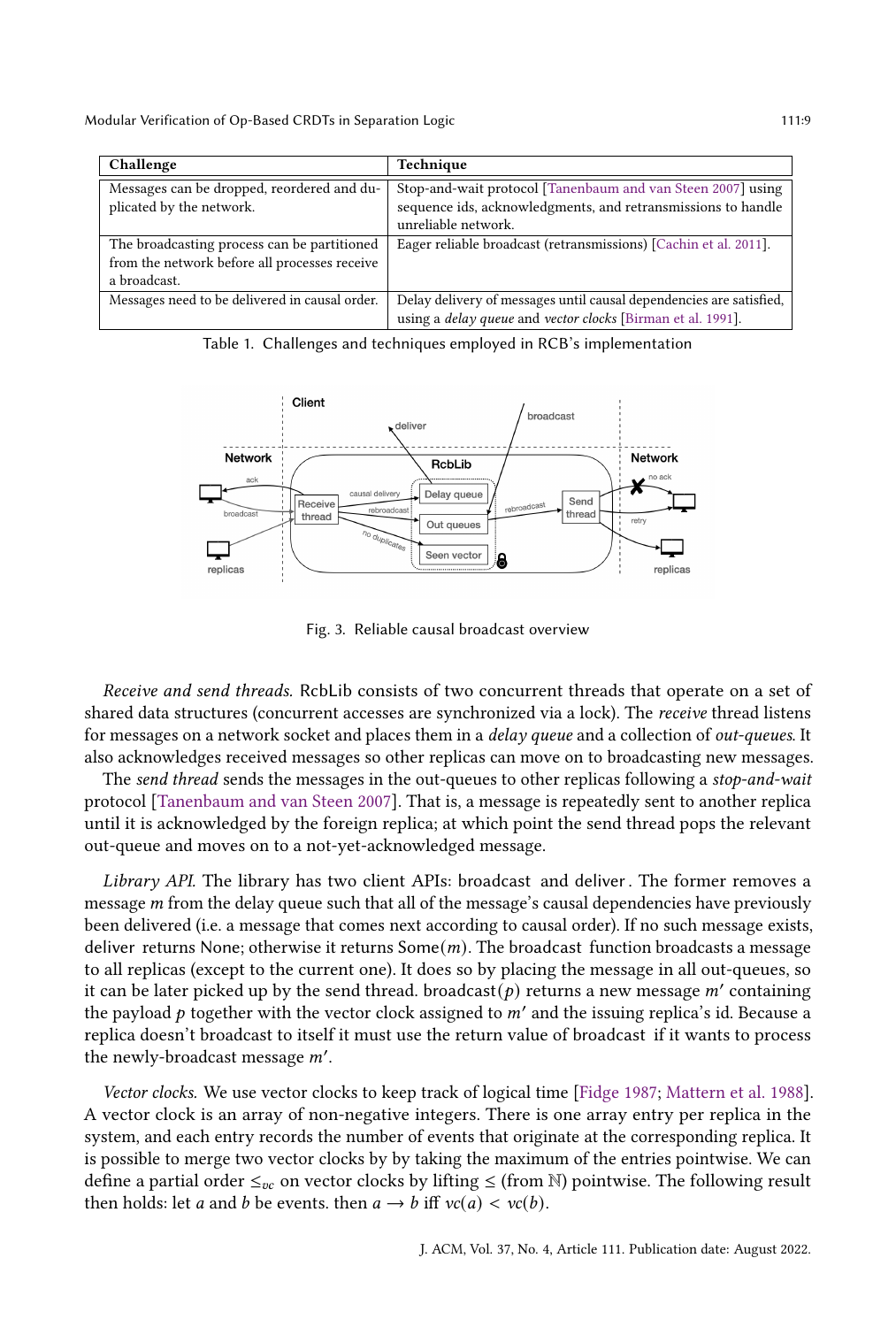Replicas maintain internal state with their current vector clock. Every sent message  $m$  is also tagged with a vector clock  $vc(m)$ . When broadcast is called, the replica increments its entry within the internal vector clock and tags the event with it. When the receive thread receives a new message, its vector clock is not immediately merged with the replica's vector clock; instead, the merge is delayed while the message waits in the delay queue.

Delay queue. In order to ensure causal delivery of messages, RCB stores messages received from other processes in a delay queue. That is, we do not deliver received messages immediately to the user. Given the internal vector clock  $v_i$  and a message  $m$  from the delay queue, we can determine whether (a) all causal dependencies of the message have been previously delivered and (b) the message has not been previously delivered. We do this using the following delivery condition [\[Birman et al.](#page-23-12) [1991\]](#page-23-12);

$$
\text{canDeliver}(m, v_i) \triangleq \forall k \in \{1 \dots n\} \begin{cases} vc(m)[k] = v_i[k] + 1 & \text{if } k = \text{origin}(m) \\ vc(m)[k] \le v_i[k] & \text{otherwise} \end{cases}
$$

Once the delivery condition for  $m$  is met, it is safe (causally consistent) to deliver  $m$  to the user in the next invocation of deliver. At that point, the internal vector clock  $v_i$  can be updated by merging it with  $vc(m)$ .

Out queues. Consider the following scenario. There are three processes  $A$ ,  $B$  and  $C$ .  $A$  broadcasts a message *m* to *B* and *C*. After *A* has sent *m* to *B*, but before it has a chance to send it to *C*, the network becomes partitioned into two partitions  $\{A\}$  and  $\{B, C\}$ . Now B receives m, but C will not receive  $m$  until the partition is healed. This violates property RCB4 of above because the partition might never heal, so C might never get m. Additionally, suppose that B creates a new message m'. which now is causally dependent on  $m: m \to m'$ . Even though B and C are in the same partition, C cannot deliver  $m'$  until it delivers  $m$  first (a causal dependency). The whole system is stuck because one process is partitioned.

For this reason, RCB implements a form of *eager reliable broadcast* [\[Cachin et al.](#page-23-7) [2011\]](#page-23-7). That is, every process re-broadcasts every single message received to every other process (taking care to not enter into loops). Eager rebroadcasting is inefficient, since for every message sent there are  $O(n^2)$  re-broadcasts in a system with *n* replicas (as opposed to  $O(n)$ , which is the best case for broadcast). We have chosen this mechanism for the first iteration of the RCB library due to its simplicity.

Given the need to re-broadcast messages, and because the network is unreliable, each process maintains a set of *out queues*, one per other process in the system (so  $n$  queues per node). Each queue contains the outbound messages that need to be sent to a specific process, but have not yet been acknowledged by that process. Messages are copied from the delay queue to the out queues, and are removed from the out queues when acknowledged by the intended recipient.

Seen vector. A message could be received multiple times by the same process: because the network generated a duplicate or the message was re-broadcast multiple times by other processes. In either case, we need a mechanism to avoid re-delivery of the same message; in other words, we need to avoid putting the same message twice in the delay queue. To this effect, we use vector clocks as sequence identifiers. Given a message m, the pair (origin(m),  $vc(m)$  [origin(m)]) uniquely identifies a message in the system. We can then construct a seen vector where the ith entry gives us the highest sequence id of a message originating from process *i* that has been previously received. We only place a message originating at process  $i$  in the delay queue if its sequence id is higher (by one) than the current value of seen[i].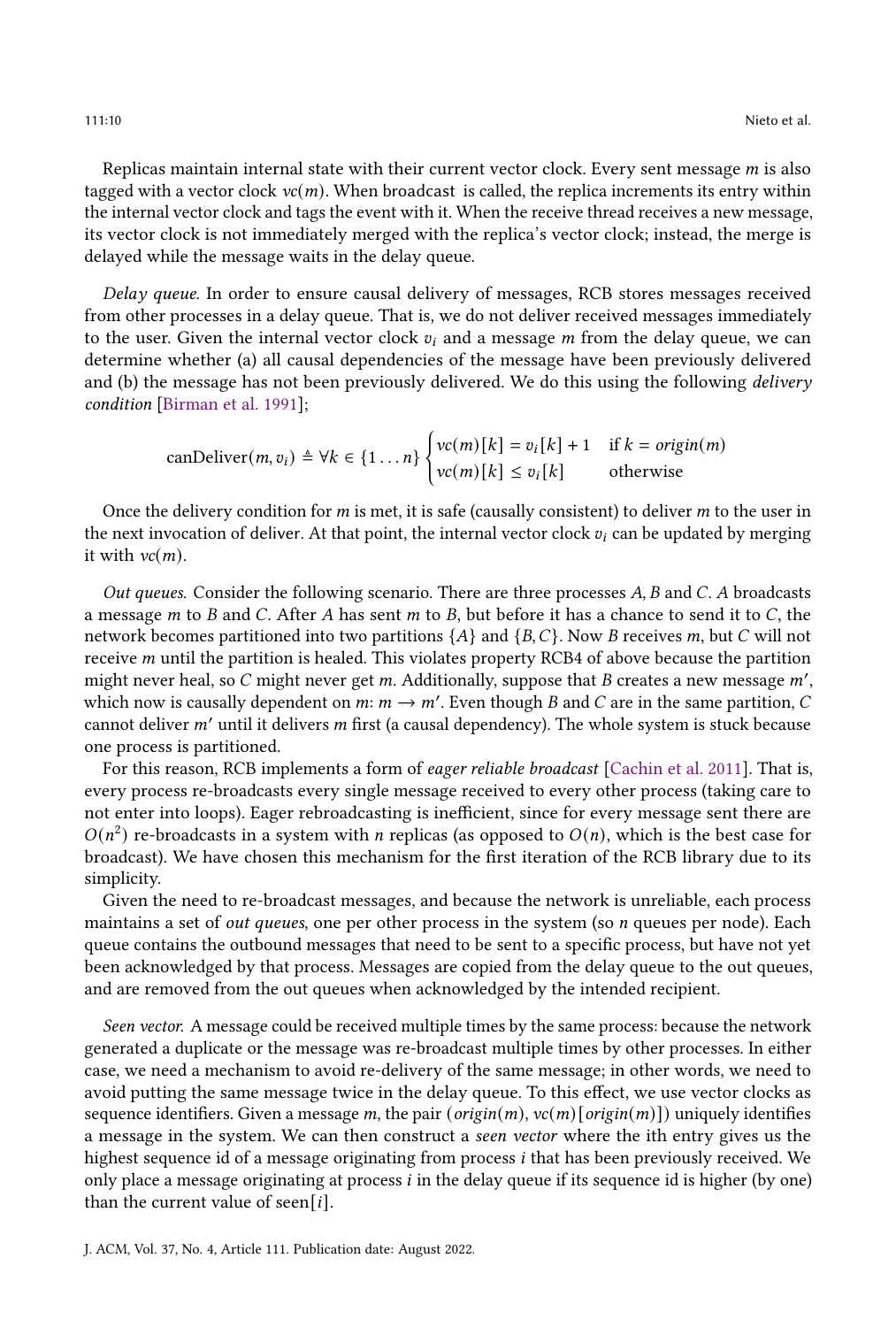<span id="page-10-0"></span>

| DELIVERSpec                                                                                  | ConvLocal(i, s)                                                               | BROADCASTSpec                                                                 |                                            |                                           |                                           |                                           |                                           |                                           |                                           |                                           |                                           |                                           |                                           |                    |
|----------------------------------------------------------------------------------------------|-------------------------------------------------------------------------------|-------------------------------------------------------------------------------|--------------------------------------------|-------------------------------------------|-------------------------------------------|-------------------------------------------|-------------------------------------------|-------------------------------------------|-------------------------------------------|-------------------------------------------|-------------------------------------------|-------------------------------------------|-------------------------------------------|--------------------|
| $\langle ip_i; \text{ deliver}() \rangle$                                                    | $\langle OwnLocal(i, s) * OwnGlobal(h) \rangle$                               |                                                                               |                                            |                                           |                                           |                                           |                                           |                                           |                                           |                                           |                                           |                                           |                                           |                    |
| $\langle v = \text{None } \land s' = s \rangle \lor$                                         | $\langle ip_i; \text{ broadcast}(v) \rangle$                                  |                                                                               |                                            |                                           |                                           |                                           |                                           |                                           |                                           |                                           |                                           |                                           |                                           |                    |
| $\langle (v = \text{None } \land s' = s) \lor$                                               | $\langle ip_i; \text{ broadcast}(v) \rangle$                                  |                                                                               |                                            |                                           |                                           |                                           |                                           |                                           |                                           |                                           |                                           |                                           |                                           |                    |
| $\langle w \ldots \exists a. \text{lsLocV}(a, w) * a \notin s * \text{lsloc}$                | $\langle p_i; \text{ broadcast}(v) \rangle$                                   |                                                                               |                                            |                                           |                                           |                                           |                                           |                                           |                                           |                                           |                                           |                                           |                                           |                    |
| $\langle w \ldots \exists a. \text{lsLocV}(a, w) * a \notin s * \text{lsloc}$                | $\langle p_i; \text{ broadcast}(v) \rangle$                                   |                                                                               |                                            |                                           |                                           |                                           |                                           |                                           |                                           |                                           |                                           |                                           |                                           |                    |
| $\langle \exists w, a. v = \text{Some}(w) * \text{lsLocV}(a, w) * a \notin s * \text{lsloc}$ | $\langle p \ldots \exists a. \text{lsLocV}(a, w) * a \notin s * \text{lsloc}$ | $\langle p \ldots \exists a. \text{lsLocV}(a, w) * a \notin s * \text{lsloc}$ | $\langle p \ldots \exists a. \text{lsloc}$ | $\langle p \ldots \exists a. \text{sloc}$ | $\langle p \ldots \exists a. \text{sloc}$ | $\langle p \ldots \exists a. \text{sloc}$ | $\langle p \ldots \exists a. \text{sloc}$ | $\langle p \ldots \exists a. \text{sloc}$ | $\langle p \ldots \exists a. \text{sloc}$ | $\langle p \ldots \exists a. \text{sloc}$ | $\langle p \ldots \exists a. \text{sloc}$ | $\langle p \ldots \exists a. \text{sloc}$ | $\langle p \ldots \exists a. \text{sloc}$ | $\langle p \ldots$ |

Fig. 4. Logically-atomic specifications for deliver and broadcast.  $N$  is any namespace containing the global invariant's name.

#### 4.2 Specification

As mentioned in Section [3,](#page-4-0) the specifications for deliver and broadcast (shown in Figure [4\)](#page-10-0) use separation logic resources that keep track of the local and global states of the broadcast. The local resource OwnLocal $(i, s)$  tells us that in process *i* RcbLib has previously delivered exactly the messages in s. Similarly, the global resource  $OwnGlobal(h)$  implies that h is exactly the set of messages that have been broadcast by any replica. We also maintain a global invariant RcbInv that ensures that global and local states are compatible. The invariant states that at all times if we combine all local states we obtain the global states, and furthermore that the local states satisfy causal delivery.

Deliver. Figure [4](#page-10-0) shows the specification of RCB's deliver function. The intuition is that before calling deliver we should know which messages have been previously delivered at this process (via ownership of a resource  $OwhLocal(i, s))$ . After deliver returns, there are two possibilities:

- No messages were available for delivery, so the function returns None, and we get back our unchanged OwnLocal $(i, s)$ .
- There was a message *a* available for delivery. In this case, the function returns Some(w), where w is the physical counterpart to a, reflected by the predicate IsLocEv( $a$ ,  $w$ ). Additionally, we receive back a resource OwnLocal(*i*,  $s \cup \{a\}$ ). That is, we logically record the delivery of the new message. Crucially, we know that  $a \notin s$ , meaning that the returned message has not been previously delivered. Additionally, we get to know that  $a$  is *maximal* with respect to vector clock order in the set  $s \cup \{a\}$ . This means that no previously-received message could causally depend on  $a$  (but  $a$  can depend on previous messages). Finally, we obtain the resource OwnGlobalSnapshot $({[a]})^9$  $({[a]})^9$ , which serves as proof that the returned message | a| did not "come out of thin air": it was properly recorded in the global state. In general, owning a global snapshot OwnGlobalSnapshot $(r)$  gives us a lower bound  $r$  on the set of all messages sent: if we own both OwnGlobal $(h)$  and OwnGlobalSnapshot $(r)$  we can conclude  $r \subseteq h$ . The OwnGlobalSnapshot(r) resource is persistent (Section [2\)](#page-3-0), meaning that we can make copies of it freely; this makes snapshots useful as certificates that a certain message was broadcast by RCB.

<span id="page-10-1"></span> $9$ The notation  $|a|$  stands for the erasure of a. This is a technical detail we inherited from the development in [Gondelman et al.](#page-23-11) [\[2021\]](#page-23-11), because we represent local and global events differently. The erasure of a local event *a* gives us the corresponding global event  $|a|$ .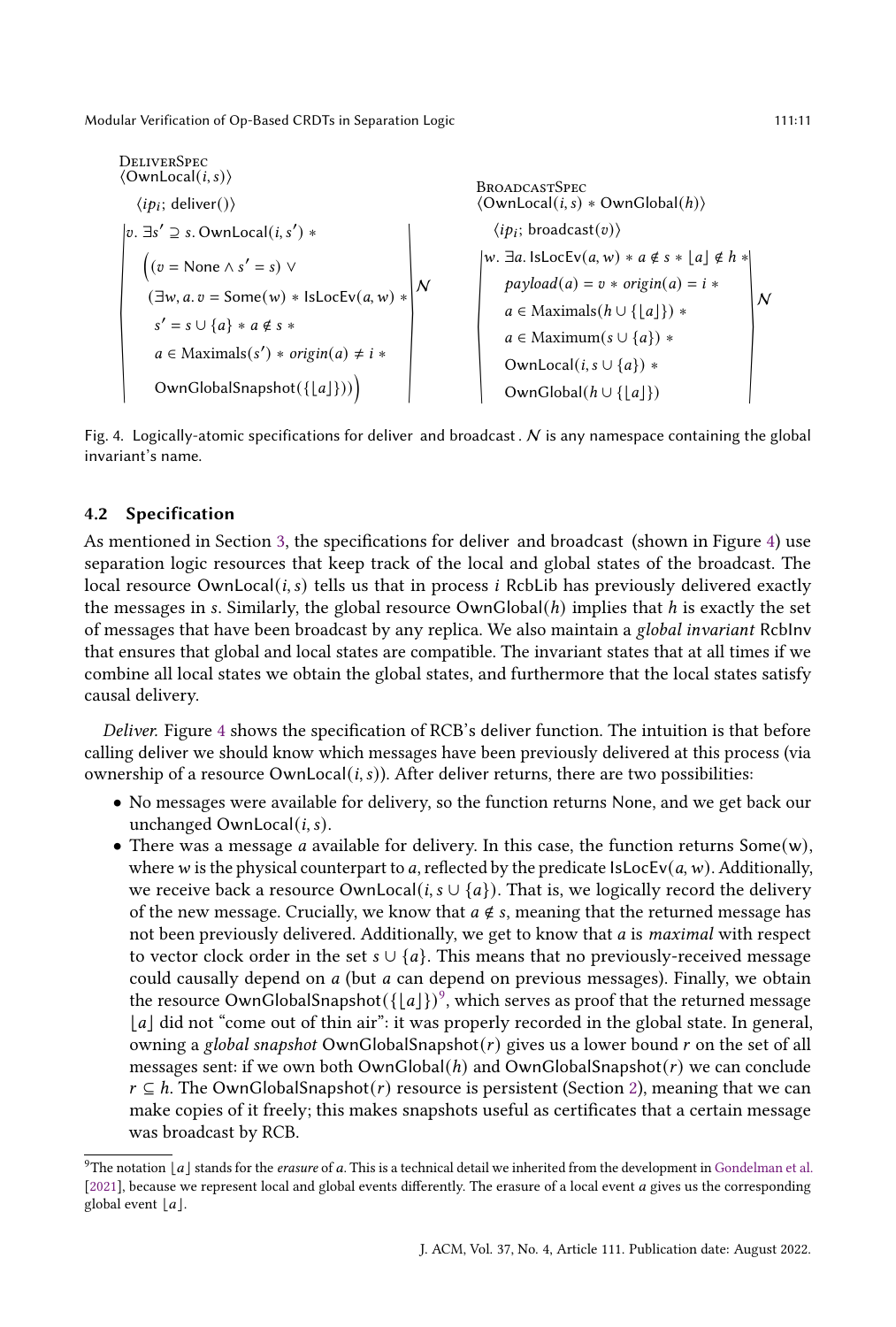Broadcast. Figure [4](#page-10-0) also shows the specification of broadcast. Intuitively, the effect of broadcast is to generate a new message, which in our framework needs to be recorded both as part of the global state as well as of the local state of the process calling broadcast. This is why in the precondition of broadcast we need to provide both  $OwnGlobal(h)$  and  $OwnLocal(i, s)$ . The function then returns a local event w and its logical representation a, as evidenced by the predicate  $IsLocEv(w, a)$ . A few points worth pointing out:

- Unlike in traditional implementations of RCB, where broadcast returns unit, our broadcast returns the generated message (or local event) corresponding to the broadcast value. For example, if replica *i* broadcasts the value 2, then broadcast(2) returns a tuple (2, vc, *i*) for some vector clock vc that is globally maximal. In general, the return value is of the form (payload, vc, origin). This is why we call our implementation tagged RCB, as per [Baquero](#page-23-6) [et al.](#page-23-6) [\[2014\]](#page-23-6).
- As expected, the newly generated has not been previously recorded. This is given by  $a \notin s$ and  $|a| \notin h$ .
- We obtain back resources OwnGlobal( $h \cup \{ |a| \}$ ) and OwnLocal(*i*,  $s \cup \{a\}$ ), showing that the event is been properly recorded both locally and globally.

Logical Atomicity. The observant reader might have noticed two peculiar points about the specs above.

First, the broadcast spec requires the user to provide the global state resource OwnGlobal(h). Separation logic is all about modular specification, so a global resource that tracks all broadcast events would seem to be antithetical to separation logic. However, we find that the global resource is useful when reasoning about closed programs, because it allows us to state invariants of the form "all messages ever sent satisfy a safety property  $P$ " (e.g. in a system with two replicas, all messages are sent by one of the replicas).

A more practical concern is how to get two processes to concurrently broadcast messages, since it would seem that the broadcast spec requires exclusive ownership of  $OwnGlobal(h)$ ; it in fact does not. The reason is that our specs do not use regular Hoare triples, but instead rely on *logically*-atomic triples [\[Jung et al.](#page-23-14) [2015\]](#page-23-14). Instead of the regular  ${P} e \{O\}$  we write  $\langle P \rangle e \langle O \rangle_{N}$ . The intuition is the following: if we can prove the atomic triple above, then  $e$  is evaluated until a certain step (its *linearization point* [\[Herlihy and Wing](#page-23-0) [1990\]](#page-23-0)) at which point  $P$  holds, possibly after opening any invariant that is not in the  $N$  namespace. After the atomic step,  $Q$  then holds, and all opened invariants need to be closed. So  $Q$  does not necessarily hold when the function terminates, but it always holds after the linearization point. The advantage of atomic triples is that we are allowed to open invariants when proving the precondition  $P$ . This is useful in the broadcast spec, because the global resource  $OwnGlobal(h)$  is likely to be kept in an Iris invariant by most clients of RCB (otherwise clients will not be able to concurrently broadcast messages). Our definition of atomic triples is adapted from that in Perennial [\[Chajed et al.](#page-23-15) [2019\]](#page-23-15).

Resource lemmas. As mentioned in Section [3.1,](#page-4-4) in addition to the specs above and the resources that track messages, we proved a number of lemmas (e.g. causality) that serve as reasoning principles for using the resources. Because our treatment of causality is an adaptation of [Gondelman et al.](#page-23-11) [\[2021\]](#page-23-11), the reader can consult that paper for the full list of resource lemmas.

Safety Properties. We now show how RcbLib satisfies the three the safety properties presented in Section [4.](#page-7-0)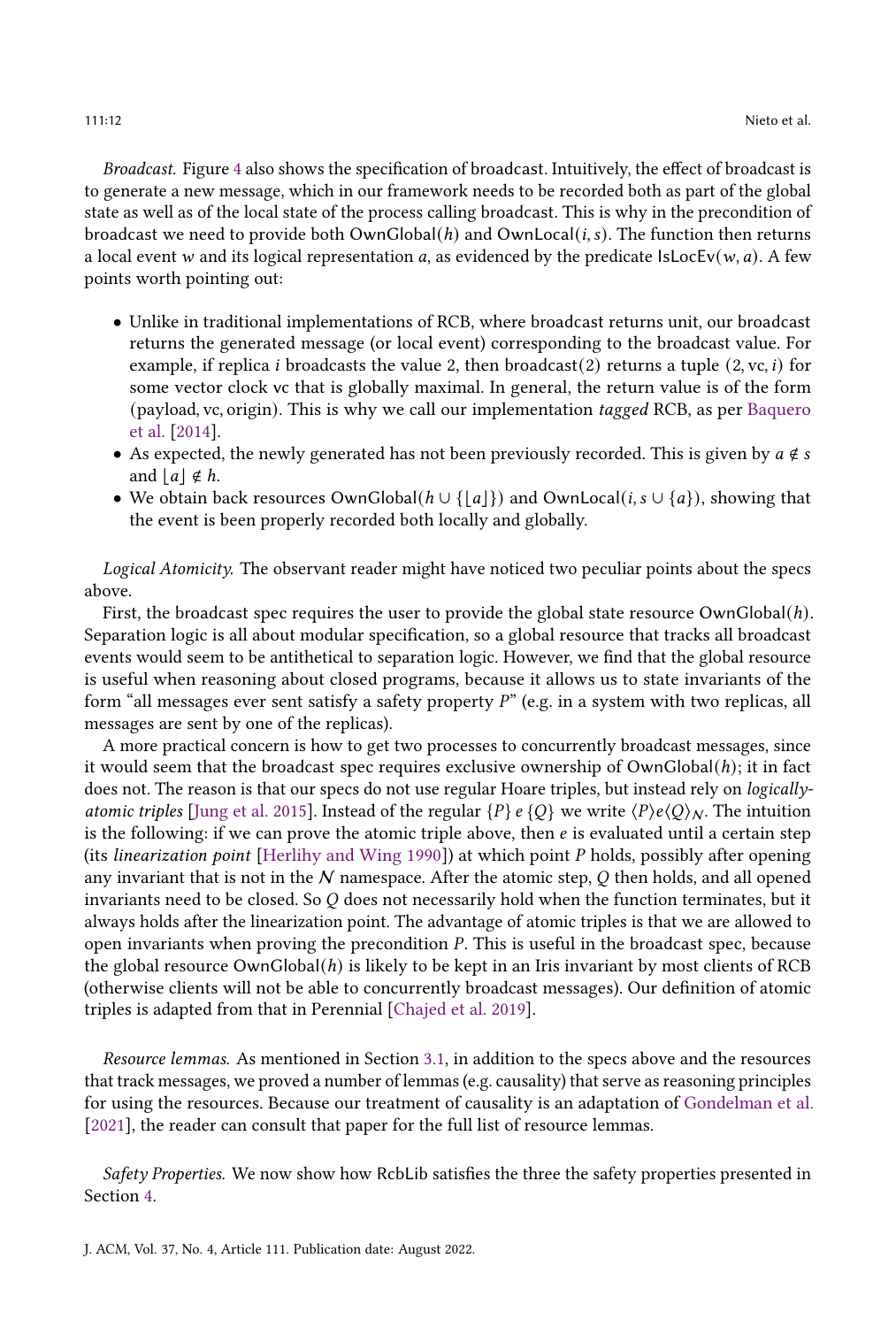(RCB2) No duplication. This property follows from the deliver spec (Figure [4\)](#page-10-0); specifically, the postcondition guarantees that the delivered message  $a$  (if one exists), was not previously delivered to the same process (OwnLocal(*i*,  $s \cup \{a\}$ ) \*  $a \notin s$ ).

(RCB3) No creation. We prove this as a property of local state resources:

$$
\boxed{\text{GlobalInv}^{N_{GI}} * \text{OwnLocal}(i, s_i) * \text{OwnLocal}(j, s_j) * e \in s_i * origin(e) = j \in \bigoplus_{\mathcal{E}} \exists e'.e' \in s_j \land \lfloor e' \rfloor = \lfloor e \rfloor}
$$

Here, you can imagine  $i$  as the process that has just received message  $e$ . If  $i$  can assert that  $m$  originated in process  $j$ , and we also have knowledge of the local state of  $j$  in the form of OwnLocal(*j*, *s<sub>i</sub>*), then the lemma guarantees that *e* is in fact also present in *s<sub>i</sub>* (or, more precisely, that one can find messages in both local histories with equal erasures). The lemma above holds in the presence of a global invariant  $\overline{\text{GlobalInv}}^{\mathcal{N}_{\text{GI}}}$  that RcbLib maintains to coordinate the local state resources of different replicas.

(RCB5) Causal delivery. This is the main resource lemma, which was already informally described in Section [3.1.](#page-4-4) The full form also holds under the global invariant, and uses global snapshots instead of the full global state:

 $\overline{\text{GlobalInv}}^{\mathcal{N}_{\text{GI}}} * \text{OwnLocal}(i,s) * \text{OwnGlobalSnapshot}(h) \vdash \text{ ⊕}_{\mathcal{E}} \forall a \in s, w \in h. \; v c(w) < v c(a) \Rightarrow$  $\exists a' \in s. \lfloor a' \rfloor = w$ 

## 4.3 Correctness Proof and its Relationship to [Gondelman et al.](#page-23-11) [\[2021\]](#page-23-11)

As we mentioned in Section [3.1,](#page-4-4) our proof that RcbLib's implementation meets the specifications in Figure [4,](#page-10-0) as well as our proofs of the safety lemmas that follow under the global invariant, are based on the proof recipe outlined in [Gondelman et al.](#page-23-11) [\[2021\]](#page-23-11). [Gondelman et al.](#page-23-11) [\[2021\]](#page-23-11) implement and specify a causally-consistent distributed key-value store, also within separation logic using Aneris. The proof recipe they outline (which we follow) can be summarized thus:

- First, model the distributed system as a state-transition system, where each state tracks the set of events at each replica<sup>[10](#page-12-0)</sup>. Additionally, we track the global state of the system as the union of local events.
- Next, we embed the model in separation logic by using Aneris's ghost theory to create separation logic resources that represent knowledge of the local and global states. For example, [Gondelman et al.](#page-23-11) [\[2021\]](#page-23-11) construct a resource Seen( $i, s$ ) indicating that replica  $i$  has received at *least* the writes in s. Our analogous resource is  $OwnLocal(i, s)$ , which captures the knowledge the replica  $i$  has delivered *exactly* the messages in  $s$ .
- Construct a global invariant (another proposition) that implies that the aforementioned resources describe reachable states in the state-transition system. For example, if we own OwnLocal $(i, s)$ , we can then conclude (provided the global invariant holds) that  $s$  is not an arbitrary set of messages, but instead satisfies certain safety properties (e.g. is causallyclosed, the origin field of messages is in the right range, etc.). This is also the step where we prove the resource laws (e.g. causality and no-creation).
- Finally, to verify the code running in each replica, establish a lock invariant [\[Birkedal and](#page-23-16) [Bizjak](#page-23-16) [2017\]](#page-23-16) that tracks the set of events that have been processed by the replica so far. In doing so, one has to carefully pick the right (combination of) resource algebras (RAs) from which to draw the separation logic resources, so that the right properties hold and invariants can be preserved.

<span id="page-12-0"></span> $10$ For them, an event is a write to the key-value store; for us, an event is a delivered message.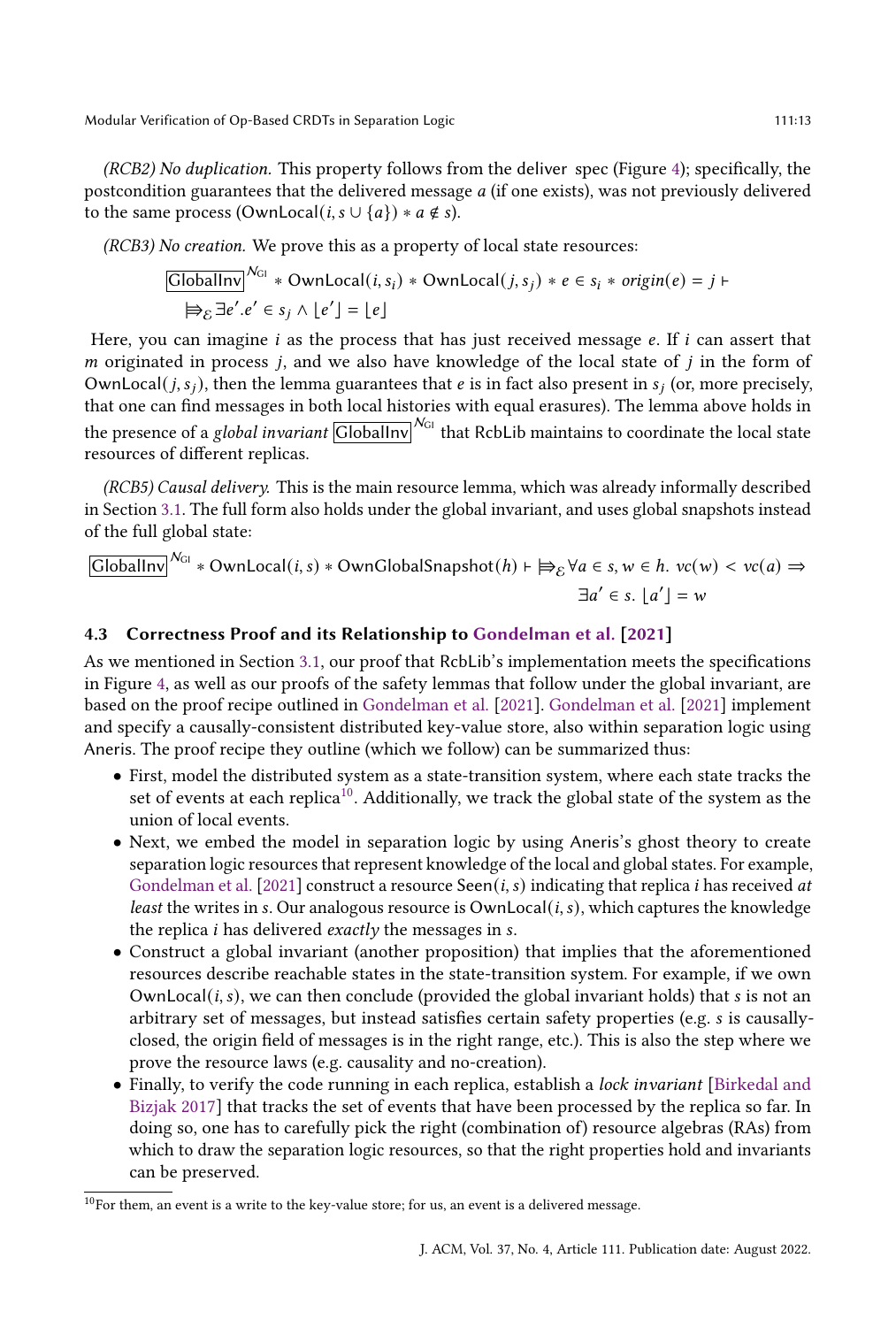<span id="page-13-1"></span>
$$
\Sigma = \mathbb{N} \qquad \sigma_i^0 = 0 \qquad \text{prepare}_i(\text{inc}, n) = \text{inc} \qquad \text{effect}_i(\text{inc}, n) = n + 1 \qquad \text{eval}_i(\text{rd}, n) = n
$$

Fig. 5. Specification of op-based counter CRDT from [Baquero et al.](#page-23-6) [\[2014\]](#page-23-6)

We were also able to reuse part of [Gondelman et al.](#page-23-11) [\[2021\]](#page-23-11) Coq's development in our proof of RcbLib. To be clear, we do not claim the proof recipe above as our contribution. Instead, our contribution is producing for the first time modular specifications for a general-purpose library for causal broadcast. By contrast, [Gondelman et al.](#page-23-11) [\[2021\]](#page-23-11) deal with causality specifically within the context of a key-value store. In addition, our implementation includes multiple techniques to improve reliability (e.g. sequence ids, acknowledgements, eager re-broadcasts) that are not present in [Gondelman et al.](#page-23-11) [\[2021\]](#page-23-11). See Section [7](#page-20-0) for additional details.

## <span id="page-13-0"></span>5 A LIBRARY FOR IMPLEMENTING CRDTS

Figure [5](#page-13-1) shows a specification for a (op-based) counter CRDT<sup>[11](#page-13-2)</sup> taken from [Baquero et al.](#page-23-6) [\[2014\]](#page-23-6). This is not a separation-logic specification; instead, the counter is specified by instantiating several generic components: a set of states  $\Sigma$  (the set of naturals), an initial state (0), and a function effect that given a counter state and an operation (the counter only has one: add) returns the resulting state<sup>[12](#page-13-3)</sup>. This style of specification is used throughout the CRDT literature [\[Baquero et al.](#page-23-6) [2014;](#page-23-6) [Burckhardt et al.](#page-23-8) [2014a;](#page-23-8) [Shapiro et al.](#page-24-4) [2011a\]](#page-24-4) and it is a useful one because it allows us to focus on the parts of a CRDT that are truly unique to the CRDT in question. By contrast, the spec leaves many details unspecified: how are messages sent from one replica to others (some kind of broadcast), what happens when the current replica tries to update its state concurrently with a remote update being processed (we need locking), how is the replica state persisted across operations (mutable state). These details are common across different CRDTs, so it would be useful to factor their implementation into a separate library that can then be instantiated by CRDT implementer. This is what we have done with out OpLib library, which reuses our RCB implementation from Section [4](#page-7-0) to provide the scaffolding for implementing op-based CRDTs.

#### 5.1 Implementation

OpLib's code is shown in Figure [6.](#page-14-0) To use the library, the user calls oplib\_init and provides serialization and deserialization functions (ser and deser) for the CRDT's operations, together with the addresses of replicas (addrs), the current replica id (rid) and most importantly the logic for the specific CRDT being implemented (crdt). The crdt value has the following polymorphic type:

```
type repIdTy = int (* replica id *)type 'opTy msgTy = ('opTy * vector_clock) * repIdTy
type ('opTy, 'stateTy) effectFnTy = 'opTy msgTy -> 'stateTy -> 'stateTy
type ('opTy, 'stateTy) crdtTy = 'stateTy * ('opTy, 'stateTy) effectFnTy (* init st, effect *)
```
That is, as in Figure [5](#page-13-1) a CRDT is specified by its initial state and an effect function that knows how to transition from a state to the next. Unlike Figure [5,](#page-13-1) however, we now have executable OCaml code instead of a high-level specification.

Going back to oplib\_init, the function uses the RcbLib library to obtain a pair of functions for delivering (receiving) and broadcasting messages to other replicas. It then allocates a reference to store the CRDT state (starting with the initial state provided by the user) and then forks an apply thread that listens for messages sent by remote replicas, so we can apply their effects. Finally,

<span id="page-13-2"></span> $11$ Sometimes referred to as a grow-only or G-Counter, because the counter can only be incremented.

<span id="page-13-3"></span><sup>&</sup>lt;sup>12</sup>The spec also shows two other functions: prepare which builds an "internal" operation from an "external", user-provided operation (this can often by taken to be just the identity); and eval which queries the CRDT's state.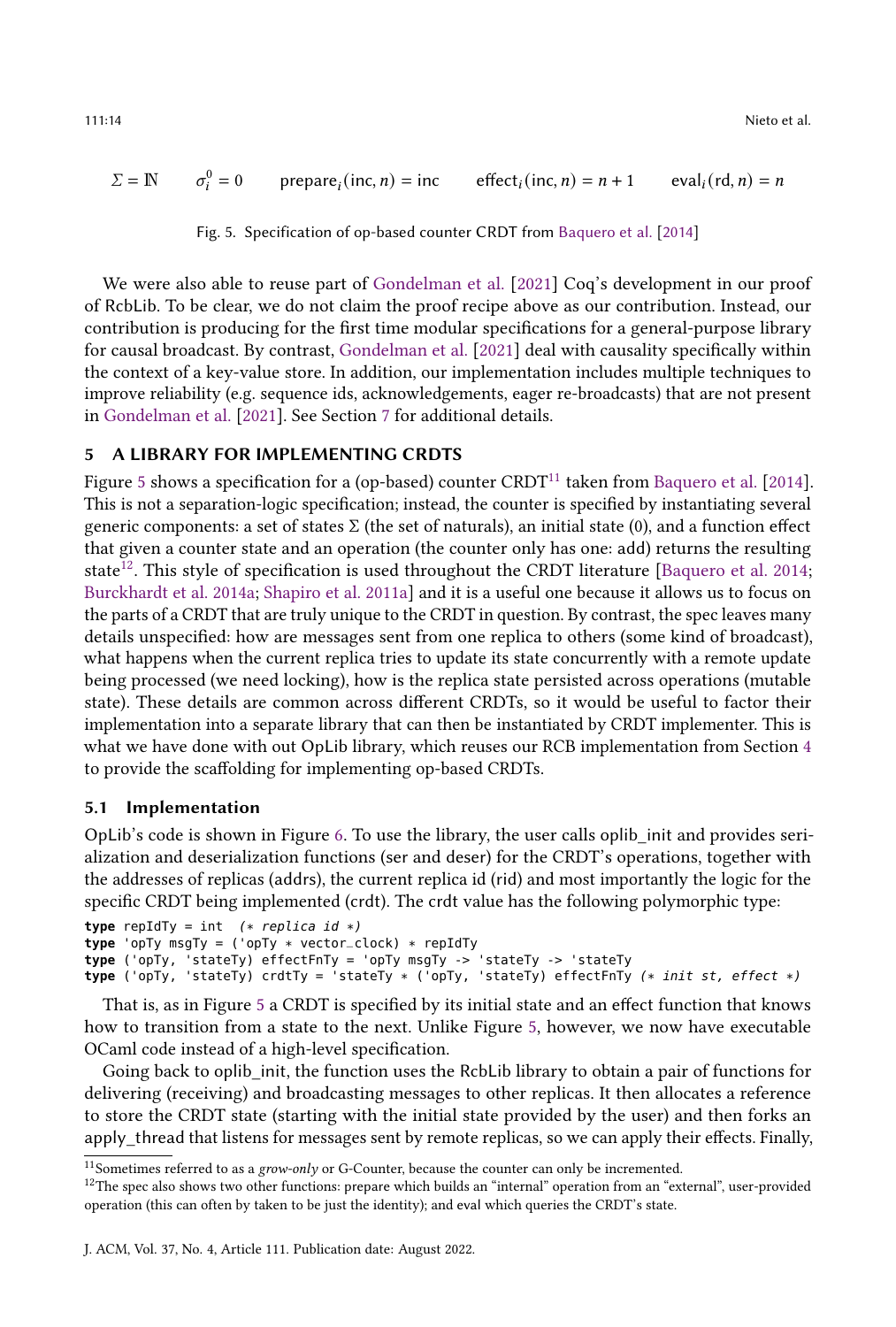```
let oplib_init ser dser addrs rid crdt =
 let res = rcb_init ser dser addrs rid in
 let (del, br) = res in
 let crdt_res = crdt () in
 let (init_st, eff) = crdt_res in
 let st = ref (init_st ()) inlet lock = newlock () in
  fork (apply_thread lock del st) eff;
  (get_state lock st, update lock br st eff)
let get_state lock st () =
 acquire lock;
 let res = !st in
 release lock;
  res
                                                 let update lock br st effect op =
                                                   acquire lock;
                                                   let msg = br op in
                                                   st := effect msg !st;
                                                   release lock
                                                 let apply_thread lock del st eff =
                                                   loop_forever (fun () ->
                                                       acquire lock;
                                                       begin
                                                         match (del ()) with
                                                           Some msg -> st := eff msg !st
                                                         | None -> ()
                                                       end;
                                                       release lock;)
```
Fig. 6. Code of OpLib library

oplib\_init returns a pair of functions (get\_state, update) that the user can call to query the CRDT's state and update it, respectively.

The apply thread function runs an infinite loop that first tries to deliver the next message in causal order (using RcbLib) and then, if one exists, updates the CRDT's state using the user-provided effect function.

Finally we have the user-facing functions get state and update. The former returns a copy of CRDT's current state; the latter uses RCB to broadcast the new operation op to other replicas. RcbLib returns the user-provided operation wrapped with causality information (so an operation becomes a message); update then uses the newly-created message and the effect function to update the CRDT state.

Three points of note: first, effect is a pure function: given a state and a message it returns the resulting state. Second, concurrent accesses to the internal state (e.g. concurrent executions of apply thread and update) are synchronized via a lock. Finally, notice that OpLib does not directly invoke any network operations (e.g. creating a network socket, sending a message, etc.); instead, all of the networking functionality is encapsulated in RcbLib.

#### 5.2 Specification

We start by arguing why, for CRDTs, resources like  $LocSt(i, \bullet s, \circ h)$  that track the set of executed operations are preferable to those that track the CRDT's state. Another way to say this is that CRDTs benefit from having *intensional*<sup>[13](#page-14-1)</sup> specifications.

From counters to replicated counters. Consider a simple counter module exposing two functions: incr() increases the counter's value by one, and read() returns the counter's current value. If used in a sequential setting, one can imagine being able to prove the following specifications:  $\{c \mapsto n\}$  incr(c)  $\{c \mapsto n+1\}$  and  $\{c \mapsto n\}$  query()  $\{v.v \mapsto n\}$ . Now we move to a concurrent or distributed setting, where the previous specs are still provable but no longer useful, because we need to be able to increment the counter concurrently. To solve this problem, we can track a lower bound of the counter's value, instead of the counter's exact value. Then every time we increment, we can increment the lower bound by one. This is precisely how [Timany et al.](#page-24-11) [\[2021\]](#page-24-11) structure their specification of a G-Counter CRDT: they have a resource gcounter $(i, m)$ , meaning that at replica *i* the counter's value is *at least m* (Figure [7\)](#page-15-0).

<span id="page-14-1"></span> $13$ In the sense of [Roscoe](#page-24-12) [\[1996\]](#page-24-12), as opposed to the more common extensional specifications that focus on the observable effects of operations.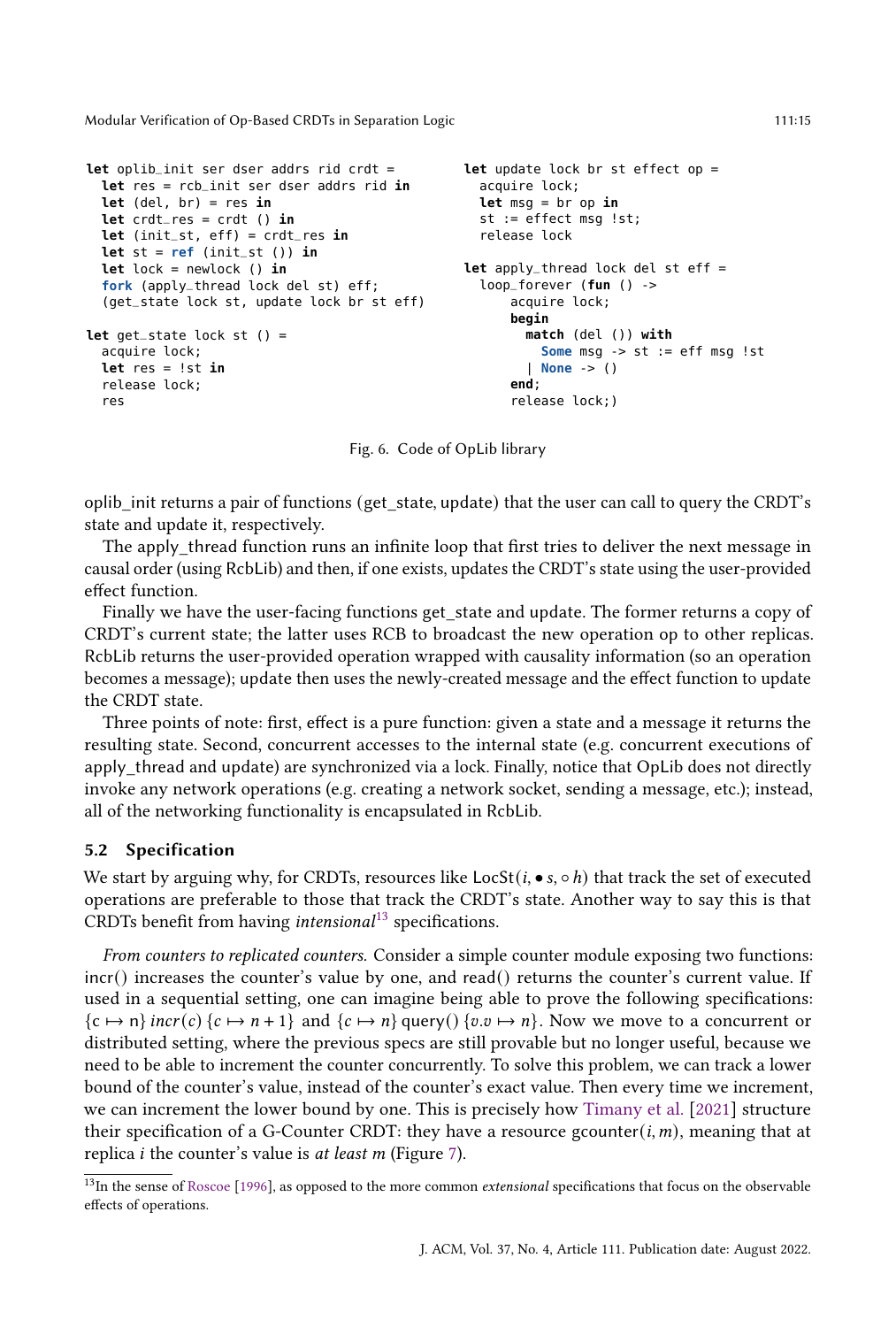<span id="page-15-0"></span>111:16 Nieto et al.

| $\{g\text{counter}(i,k)\}\langle ip_i; \text{query}(\rangle\}$ $\{m. k \leq m * g\text{counter}(i,m)\}$ | <b>QUERYSPEC</b> |
|---------------------------------------------------------------------------------------------------------|------------------|
| $\{gcounter(i,k)\}\langle ip_i; incr() \rangle \{(), \exists m. k < m * gcounter(i,m)\}\$               | <b>INCRSPEC</b>  |

Fig. 7. G-Counter specification from [Timany et al.](#page-24-11) [\[2021\]](#page-24-11)

<span id="page-15-1"></span>{gcounter(*i*, *s*, *h*)}  $\langle ip_i; \text{query}() \rangle$  {*m*.  $\exists h' \supseteq h$ . *m* =  $|s \cup h'| * \text{geometric}(i, s, h')$ )} QuerySpec {gcounter(*i*, *s*, *h*)}  $\langle ip_i; incr() \rangle$  {().  $\exists h' \supseteq h$ . gcounter(*i*, *s*  $\cup$  {(inc, *i*)}, *h'* )} IncrSpec

Fig. 8. Intensional G-Counter specifications

This works but has at least two drawbacks. First, the incr spec is unable to distinguish between a properly-implemented counter and one that increments the state by two instead of one every time incr is called. Second, even if we are able to fix the previous issue, perhaps by tracking "contributions" as in [Birkedal and Bizjak](#page-23-16) [\[2017\]](#page-23-16), we face an even thornier problem if we consider not an increment-only counter, but one that additionally has a decrement operation. The problem there is what to write in incr's post-condition. Since the counter's state is no longer monotonic, if we start with a gcounter(*i, m*), we can end up with a gcounter(*i, k*) where *k* can be greater, equal, or less than  $m$ . We have lost all knowledge about the counter's state.

Consider what happens if instead of trying to track the counter's state we track the operations that the (local) counter has processed. First, it makes sense to split said operations into those that are generated locally and the ones that come from other replicas. This is because a replica "knows" the operation it has performed, but it does not know what operations have been performed remotely until query or incr are called. Figure [8](#page-15-1) show these new intensional specs. In this case an operation is a pair (inc,  $i$ ) containing the operation type (we only have one kind of operation inc) and the replica id. This specification style solves our problems because it allows us to track what the current thread's contribution is to the counter's state. It also scales well to handling a dec operation: the incr spec would not change; we would just need to adjust query's spec so that the result *m* is not just the number of recorded operations  $|s \cup h'|$  but instead takes into account whether each operation is an inc or a dec.

Scaling up to CRDTs via denotations. The idea of tracking operations as opposed to state (Figure [8\)](#page-15-1) can be applied to specifying additional CRDTs in addition to the G-Counter. We just need two additional ingredients: first, abstract away the function that computes the CRDT's current state from the set of received operations (so instead of returning  $|s \cup h'|$  in query we want  $f(s \cup h')$  for some  $f$ ). Second, when operations are not naturally commutative (for example, a replicated register that stores the "last" write) CRDTs use causality information to re-introduce commutativity. This is precisely what [Burckhardt et al.](#page-23-8) [\[2014a\]](#page-23-8) do with their notion of operation contexts which "include all we need to know about a store execution to determine the return value of a given operation" [\[Burckhardt et al.](#page-23-8) [2014a\]](#page-23-8); we will use the related notion of CRDT denotations from [Leijnse et al.](#page-24-7) [\[2019\]](#page-24-7). The definitions below are implicitly parametrized by a given CRDT; specifically by its set of operations Op and states St.

*Definition 5.1 (Events).* The set of *events* is the product Event  $\triangleq$  Op  $\times$  VC  $\times$  N, where VC is the type of vector clocks and the third component denotes the originating replica id for the event. We lift the partial order of vector clocks to events.'

Definition 5.2 (Denotations). A denotation  $\lVert \cdot \rVert$  :  $2^{Event} \rightharpoonup$  St is a partial function from sets of events to states.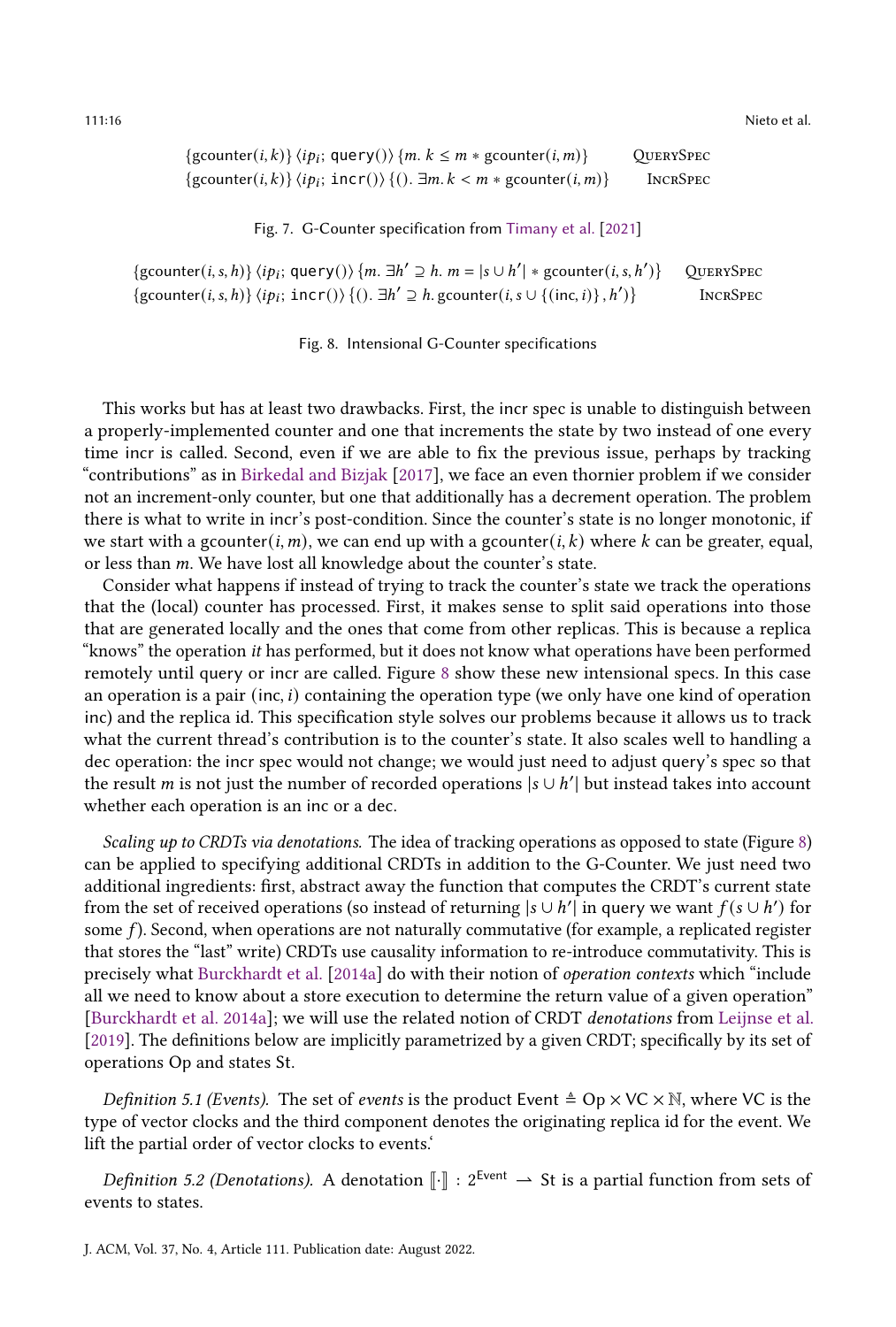<span id="page-16-0"></span>**GETSTATESPEC**  $\langle$ LocSt $(i, \bullet s, \circ h) \rangle$  $\langle ip_i; get\_state() \rangle$ ⟨  $v. \exists h' w. h' \supseteq h * \text{StCoh}(w, v) *$ LocSt( $i, \bullet s, \circ h'$ ) \*  $\llbracket s \cup h' \rrbracket = w$ N UpdateSpec  $\langle$ LocSt $(i, \bullet s, \circ r) * \text{GlobSt}(h) \rangle$  $\langle ip_i; \text{update}(v) \rangle$ ⟨ ().  $\exists a r'. r' \supseteq r * a \notin s * a \notin h * payload(a) = v *$  $origin(a) = i * a \in Maximals(h \cup \{a\}) *$  $a \in$  Maximum( $s \cup r' \cup \{a\}$ ) \* LocSt( $i, \bullet s \cup \{a\}, \circ r'$ ) \* GlobSt( $h \cup \{a\}$ ) ⟩ N



As an example, the following is the denotation for a multi-value register (mv − register) CRDT. An mv − register is one that stores concurrent writes; writes that come later in causal order replace earlier ones. The set Op of operations is just  $\{write(n) | n \in \mathbb{N}\}.$ 

$$
[\![s]\!]_{\text{mv-reg}} = \{ (w, vc) | \exists o.(\text{write}(w), vc, o) \in s \land vc \in \text{Maximals}(s) \}
$$

A nice feature of denotations is that they support specifying higher-order CRDT combinators. For example, given denotations A and B, we can form their product (another denotation)  $A \times B$ , defined in Section [6.](#page-18-0)

We can give specifications for OpLib's get\_state and update functions that are parametric on the denotations of the CRDT being implemented. These are shown in Figure [9.](#page-16-0)

GetStateSpec. We use the get state() function to query the CRDT's state. To verify get state(), we need to provide the local state resource  $\text{LocSt}(i, \bullet s, \circ h)$ . When the call completes, we get back LocSt(*i*, • s, ∘ h') for some  $h' \supseteq h$ . That is, we now logically now that the CRDT has received additional remote operations (namely  $h' \setminus h$ ), and that the local operations have not changed (because we were holding the local resource, of which there is only one copy per replica). The return value  $v$  of get\_state is *coherent* with a logical representation of the state  $w$ ; this is given by the predicate  $StCoh(w, v)$ . We do this because the logical version of the state w might offer a "cleaner" representation of the state that is not polluted by the idiosyncrasies of AnerisLang's design, of which  $v$  is a value. For example,  $w$  might be a triple while AnerisLang only supports pairs, so  $w$ 's encoding  $(v)$  uses nested pairs. Finally, we know that the (logical version of the) return value is the denotation of the observed operations:  $\llbracket s \cup h' \rrbracket = w$ .

UpdateSpec. To update the CRDT, we call update(v), where v is some operation<sup>[14](#page-16-1)</sup>. As a precondition, we must provide the local and global state resources,  $LocSt(i, \bullet s, \circ r)$  and  $GlobSt(h)$ , respectively. The update function returns unit. We get back updated resources LocSt ( $i$ ,  $\bullet$  s $\cup\{a\}$  ,  $\circ$   $r^\prime)$ and  $\text{GlobSt}(h \cup \{a\})$ ; the latter is because around the linearization point exactly one event has been added to the entire system, namely the new event  $a$  containing the operation  $v$ . This new event originates at node  $i$ , and is maximal with respect to all other events in  $h$ , and the maximum of the (local) events in  $s \cup r' \cup \{a\}$ : this is just like in the broadcast spec in Figure [4.](#page-10-0) The new local resource LocSt(*i*, • *s*  $\cup$  {*a*},  $\circ$  *r'*) indicates that we are now aware of exactly one additional local event *a*, as well as zero or more remote events  $r' \supseteq r$ . Finally,  $a \notin h$ , indicating that every update generates a new event.

Denotations and labelled-transition systems. We have seen that denotations provide a high-level specification of a CRDT. The problem, however, is that denotations are too high-level. Specifically,

<span id="page-16-1"></span><sup>&</sup>lt;sup>14</sup>Notice when the user calls update they do not know what vector clock will be assigned to the operation; that happens internally once RCB broadcasts the message.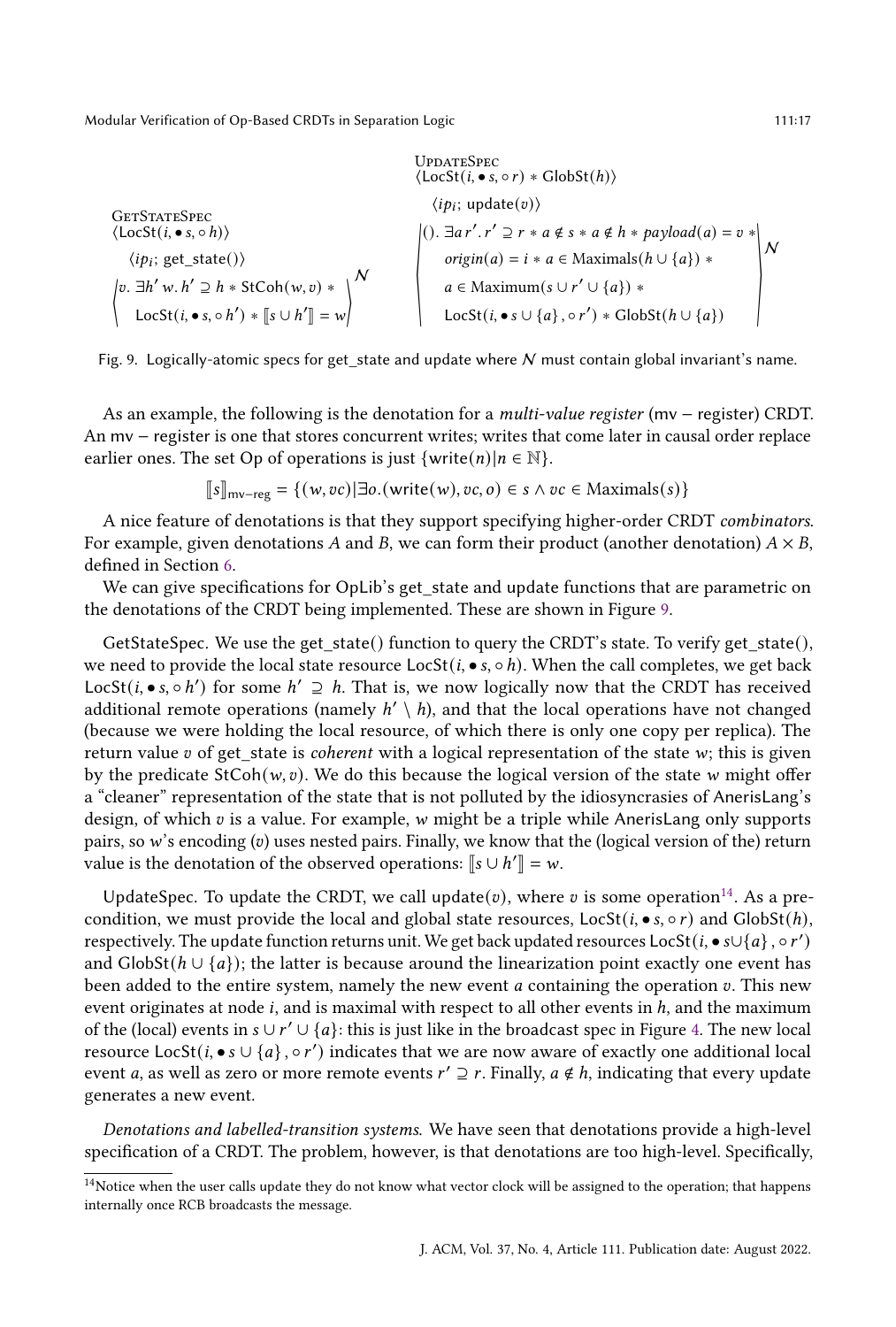| Library | # lines of OCaml | # lines of Coq |  |  |  |  |
|---------|------------------|----------------|--|--|--|--|
| RcbLib  | 196              | 5019           |  |  |  |  |
| OpLib   | 86               | 3595           |  |  |  |  |
| total   | 282              | 8614           |  |  |  |  |
| .       |                  |                |  |  |  |  |

Table 2. Library metrics

<span id="page-17-0"></span>the denotation has access to the entire set of operations performed on the data type, whereas in reality operations arrive one at a time (either from remote updates or due to local function calls). The solution is to give a second, lower-level specification for CRDTs, one that is closer to the running program. We do so using labelled-transition systems (LTS). Our LTS is a tuple (St, Event,  $\rightarrow$ ,  $\sigma_0$ ) containing the set St of (CRDT) states, the set Event of events which serve as labels (recall that events containing operations plus causality metadata), a (partial) transition function  $\rightarrow$ : St  $\times$  Op, and an initial state  $\sigma_0$ . Additionally, we place the following two restrictions on the LTS so that the two specifications, denotation and LTS, agree:

$$
[\![\emptyset]\!] = \sigma_0 \qquad \forall s \, p \, e \, p'.\text{Valid}(s, e) \land [\![s]\!] = p \land p \xrightarrow{e} p' \implies [\![s \cup e]\!] = p'
$$

where  $Valid(s, e)$  is defined as follows:

Valid(*s*, *e*) 
$$
\triangleq
$$
 *e* ∉ *s* ∧ *e* ∈ Maximals(*s* ∪ {*e*}) ∧ EventsExt(*s* ∪ {*e*}) ∧ EventsTotal(*s* ∪ {*e*})  
EventsExt(*s*)  $\triangleq$  ∀*e e*′*. e* ∈ *s* ∧ *e*′ ∈ *s* ∧ *v*c(*e*) = *v*c(*e*′)  $\implies$  *e* = *e*′  
EventsTotal(*s*)  $\triangleq$  ∀*e e*′*. e* ∈ *s* ∧ *e*′ ∈ *s* ∧ *origin*(*e*) = *origin*(*e*′) ∧ *e* ≠ *e*′  $\implies$  *e* < *e*′ ∨ *e* > *e*′  

That is, as we move through the LTS from the initial state, we collect the labels (events) of the transitions we have taken. At every step, the current state must be the denotation of the collected labels. Additionally, we impose additional restrictions on s and e via the Valid( $s, e$ ) predicate: these amount to saying that new events arrive in s as if delivered by RCB.

EffectSpec. The final piece of OpLib's public interface is the effect function passed to oplib\_init. More precisely, the initialization function expects a crdt argument that is a pair (init\_st, effect) containing the CRDT's initial state and the effect function. The spec of effect says that it must implement the transition function  $\rightarrow$  described above.

#### 5.3 Correctness Proof

The core of OpLib's correctness proof is a lock invariant [\[Birkedal and Bizjak](#page-23-16) [2017\]](#page-23-16) asserting that the CRDT's internal state equals the denotation of the set of operations processed so far. The logical resources needed to enforce this invariant are divided across three areas of responsibility: first, a global invariant tracks the set of messages sent by all replicas, as well as the per-replica delivered messages. This global invariant also asserts that messages are sent via the RCB protocol, allowing us to inherit all resource-related lemmas from Section [4](#page-7-0) (e.g. causal delivery). Next, the aforementioned lock invariant also tracks the messages delivered by a specific replica; the messages are divided in two groups: local and remote. Finally, we have the user-resources such as  $LocSt(i, \bullet s, \circ h)$  that are useful for verifying client programs. We use a number of resource algebras, including [Timany and](#page-24-13) [Birkedal](#page-24-13) [\[2021\]](#page-24-13)'s monotone construction, to carefully coordinate these different logical resources: for example, to prove that ownership of  $LocSt(i, \bullet s, \circ h)$  really does grant precise knowledge of the set of delivered local messages s, but only partial knowledge of the remotely-delivered messages h.

We refer the reader to our Coq development for full details on the proof. Table [2](#page-17-0) shows the number of lines of OCaml and Coq code needed to implement and verify both RcbLib and OpLib.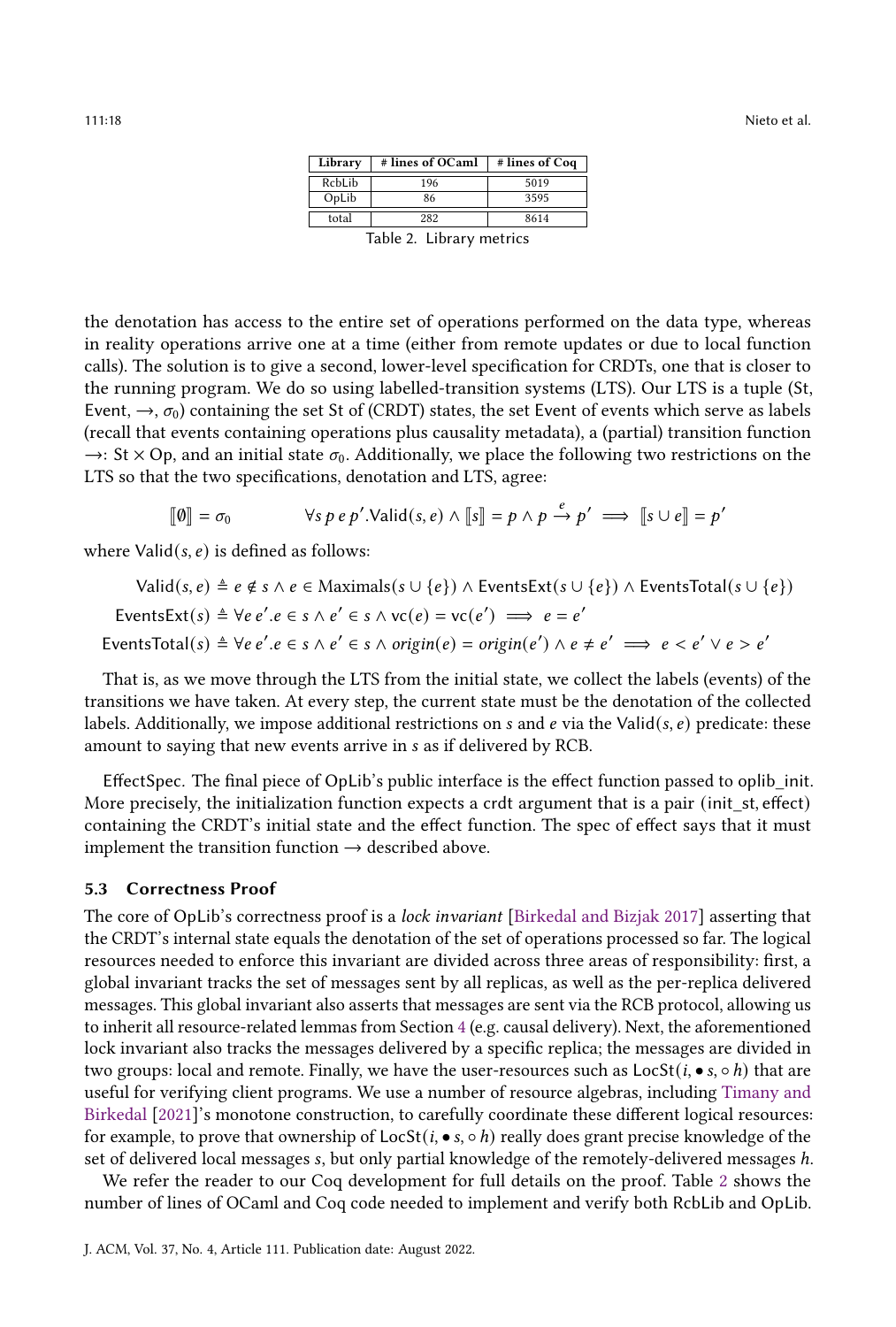<span id="page-18-1"></span>

|                                      |                      | <b>CRDT</b>                                                        | # lines of OCaml | # lines of Coq |              |
|--------------------------------------|----------------------|--------------------------------------------------------------------|------------------|----------------|--------------|
|                                      |                      | Positive-Negative Counter                                          | 25               | 235            |              |
|                                      |                      | Grown-only Counter                                                 | 26               | 243            |              |
| combined to make<br>combined to make |                      | Two-Part Set                                                       | 25               | 182            |              |
|                                      |                      | Add-Wins Set                                                       | 34               | 371            | Simple       |
|                                      |                      | Remove-Wins Set                                                    | 53               | 527            | <b>CRDTs</b> |
|                                      |                      | Grow-Only Set                                                      | 22               | 159            |              |
|                                      |                      | Last-Writer-Wins Register                                          | 54               | 555            |              |
|                                      | Multi-Value Register | 35                                                                 | 334              |                |              |
|                                      | Product Combinator   | 30                                                                 | 374              |                |              |
|                                      | Map Combinator       | 34                                                                 | 531              | Combinators    |              |
|                                      |                      | Table of Positive-Negative Counters                                | 22               | 74             | Compound     |
|                                      |                      | Table of Last-Writer-Wins Registers                                | 22               | 74             | <b>CRDTs</b> |
|                                      |                      | total                                                              | 360              | 3585           |              |
|                                      |                      | $T_{\alpha}$ kla 2. CDD $T_{\alpha}$ inculamented an ten of Oul ik |                  |                |              |

Table 3. CRDTs implemented on top of OpLib

#### <span id="page-18-0"></span>6 IMPLEMENTING CRDTS

In order to put OpLib to test we have implemented twelve CRDTs using this library. These CRDTs consist of eight simple CRDTs, two CRDT combinators, and two compound CRDTs which apply the map combinator to one of the simple CRDTs. Below, we will briefly explain these examples and discuss and summarize what is depicted in Figure [3.](#page-18-1) The relatively low number of lines of code required to implement (in OCaml) and verify the CRDTs enumerated in Figure [3](#page-18-1) shows the usefulness and success of our methodology of building CRDTs on top of the RcbLib and OpLib libraries. Moreover, as we will discuss below, the most intricate CRDTs in Figure [3,](#page-18-1) i.e., the last two rows, are those with smallest implementation and verification codes thanks to our compositional approach using CRDT combinators.

Counters. We have implemented two counter variants: Global Counter which can only have non-negative values and can only be incremented, and Positive-Negative Counter which can be both incremented and decremented. These two CRDTs are the simplest examples we have implemented. Part of the size of the Coq code is caused by having to show that the operations are commutative and associative; basic arithmetic facts which nonetheless need to be established formally in Coq.

Sets. The only operation of the Grow-Only Set CRDT allows adding an element to the set. The Add-Wins Set and Remove-Wins Set CRDTs on the other hand support both adding elements and removing elements. The treat the removal operation differently though. The issue with the removal operation is that it causes ambiguity in case of concurrent operations which add and remove the same element. The Add-Wins Set and Remove-Wins Set, as their names indicate, resolve this ambiguity in favor of addition and removal respectively. Despite their apparent similarity these two CRDTs are conceptually different as can be seen in the difference in the number of lines of Coq code required to prove their correctness. This difference is the for the Add-Wins Set CRDT we only remember the additions in the local state. When we receive a removal operation we simply remove any element that was added *strictly* before that removal operation. This makes sense as an addition that is received after a removal can never be affected by  $it - in$  worst case, it is an addition concurrent with a removal which by definition wins. On the other hand, in the Remove-Wins Set CRDT we also need to track all remove operations in the local state of each replica as addition operations received after a removal operation can be invalidated by that removal operation. The Two-Part Set CRDT is conceptually simply obtained by gluing two Grow-Only Set CRDTs together.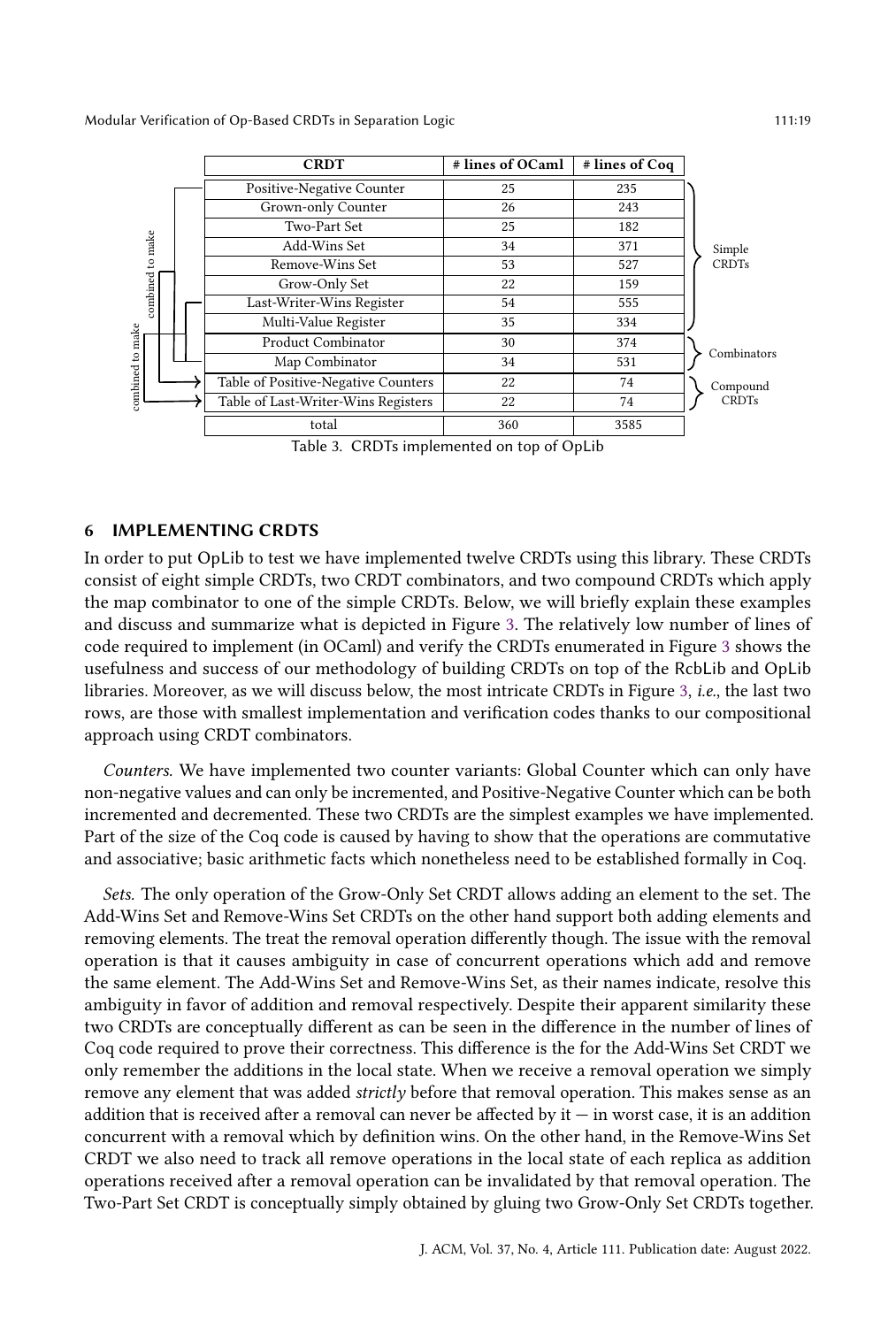It tracks two sets and operations can add elements to either set. In practice, this CRDT could be obtained by combining the Grow-Only Set CRDT with the Map Combinator as a map with the domain begin a fixed set of two elements (see below). However, we chose to implement this CRDT as a yet another simple example from scratch. All set CRDTs are parameterized by the collection of elements that can be stored in sets. In the OCaml code this means that the code is parameterized by a type variable for the type of elements of the set. It is only required that these elements can be serialized as we need to communicate them over the network.

Registers. We have implemented two simple registers: a Multi-Valued Register and a Last-Writer-Wins Register. Just like sets these CRDTs are also parameterized by the collection of values that can be stored in these registers. The difference between these two CRDTs is the way they handle the issue of concurrent write operations. The Multi-Valued Register simply collects all possible values (time-wise maximal write operations) and presents them to the user upon the register along with their corresponding time-stamp. The idea is that the user will have the authority to disambiguate the situation. The Last-Writer-Wins Register on the other hand considers the latest write in the set of maximal concurrent writes and considers that to be the valid value of the register. The concurrent nature of the events in our settings means that this method of disambiguation is not always viable. After all, concurrent events can be observed in different orders by different replicas. To obtain a complete disambiguation strategy the Last-Writer-Wins Register considers the latest write from the replica with the highest replica id to prevail.

Combinators. We have implemented two CRDT combinators: the Product Combinator and the Map Combinator. The Product Combinator takes two CRDTs and constructs a CRDT where the state is the product of two states. The operations of Product CRDT are pairs of operations which take effect component-wise. The Map Combinator is a versatile combinator which takes a CRDT and constructs the CRDT of finite maps, *i.e.*, tables, of that CRDT. The state of the Map CRDT is a map with keys ranging over strings and value ranging over the states of the given CRDT. An operation is a pair of a string, the key to which the operation applies, together with an operation of the underlying CRDT. The map is initially empty. Every time an operation is received for a key that does not exit in the map it is first initialized with the initial state of the given CRDT before the operation is applied to it.

Compound CRDTS. As illustrative examples we have implemented two compound CRDTs. Both these examples use the Map Combinator. One makes a table of Last-Writer-Wins Registers while the other makes a table of Positive-Negative Counters. The fact that these relatively complicated CRDTs can be constructed and proven correct with very little effort is an excellent evidence for he success of our methodology. We obtain full-functional correctness of these essentially databases, albeit with single-column tables, in under 50 lines of Coq code including the boilerplate for including necessary Coq libraries, etc.

A concrete closed example. As a minimal smoke test for our OpLib library we prove safety (i.e. the program does not crash) of a simple example program. More precisely, using the so-called adequacy theorem of Aneris, we obtain that when this program is executed, as per the operational semantics of AnerisLang, it does not get stuck. This example initializes two replicas of Positive-Negative Counters with initial state 0. The first replica adds 1 to the counter and the second replica adds 2. They both proceed to read the value of the counter after adding to it. Intuitively, we expect the first replica to either read 1 or 3 while the second replica could read 2 or 3; and this is what both replicas assert as their last operation. This makes sense as each replica will definitely observe its own performed operation but might or might not have observed the operation performed by the other replica when it reads the counter. The assert command in AnerisLang is designed to evaluate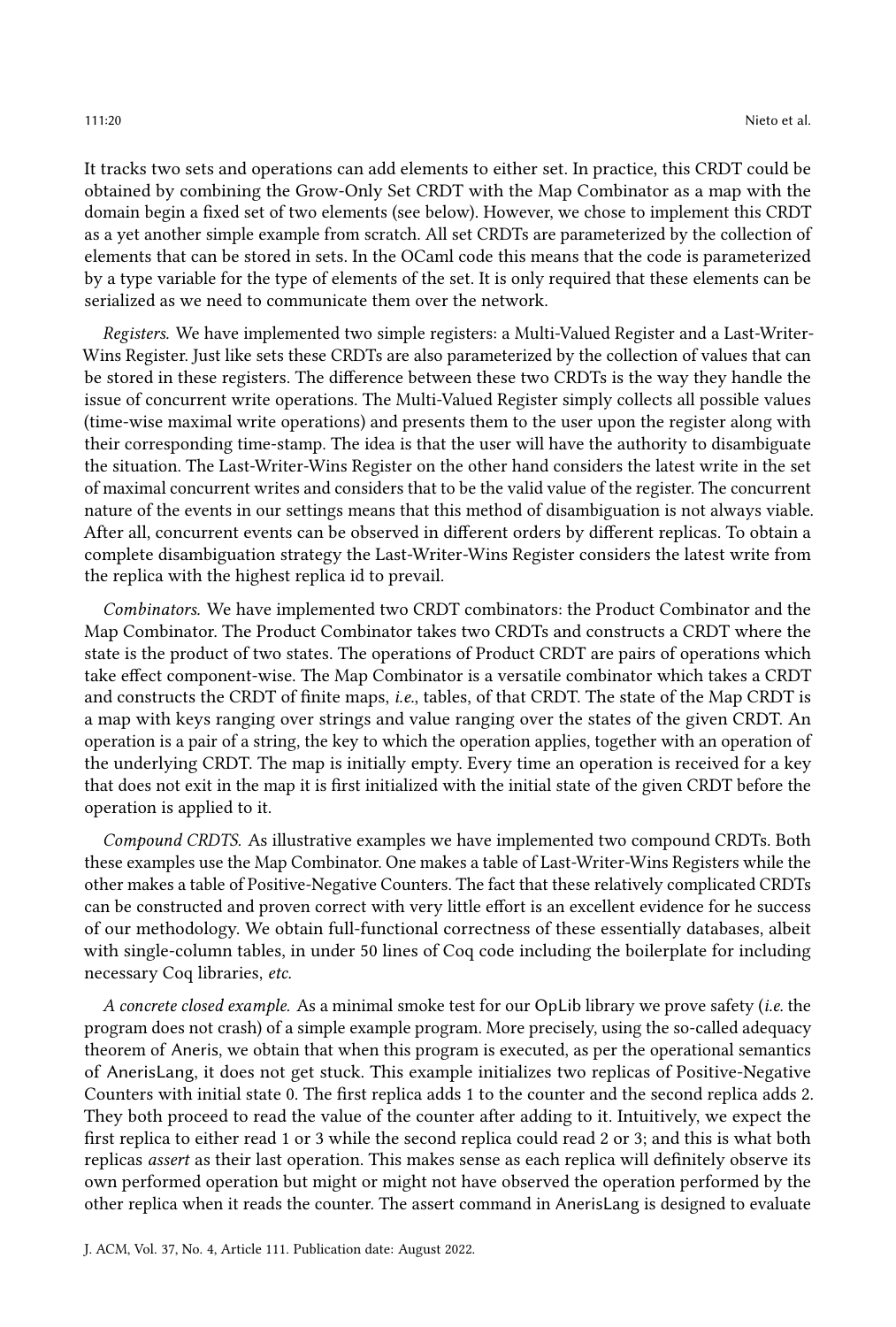<span id="page-20-3"></span>

| Criterion      | Ouestion                                                                                                                       |  |  |  |  |
|----------------|--------------------------------------------------------------------------------------------------------------------------------|--|--|--|--|
| Target         | Does the technique target op-based or state-based CRDTs? Most verification efforts target one of the two kinds of              |  |  |  |  |
|                | CRDT, but not both.                                                                                                            |  |  |  |  |
| Implementation | Does the paper claim to automatically produce executable code?                                                                 |  |  |  |  |
| Convergence    | Can the technique prove convergence [Shapiro et al. 2011b]? Convergence means that if two replicas have received               |  |  |  |  |
|                | the same set of events, then they are in equivalent states.                                                                    |  |  |  |  |
| Eventual       | Can the technique prove eventual delivery [Shapiro et al. 2011b]? Eventual delivery means that an update delivered             |  |  |  |  |
| Delivery       | to a correct replica eventually reaches all correct replicas. This is a liveness property.                                     |  |  |  |  |
| Causality      | If required, does the paper show that messages are delivered in causal order? The alternative is either that causal            |  |  |  |  |
|                | delivery is not required for the specific CRDT implemented, or it is required but is then assumed.                             |  |  |  |  |
| Functional     | Can the technique prove functional correctness? That is, are there specifications that show how the outputs of CRDT            |  |  |  |  |
| Correctness    | operations depend on their inputs?                                                                                             |  |  |  |  |
| Modularity     | Does the paper show an example of a client that uses the CRDT's specification to verify some property? For example,            |  |  |  |  |
|                | given a G-Counter CRDT can we show that if a replica calls inc twice the counter's value is at least two?                      |  |  |  |  |
| Mechanization  | Are the proofs mechanized in a proof assistant? Particularly for works that operate at the implementation level and            |  |  |  |  |
|                | so need to consider many low level details, it is useful to mechanize correctness arguments to increase our trust in           |  |  |  |  |
|                | the proof's validity. For example, some paper proofs for Operational Transformations (OT) algorithms <sup>15</sup> were, after |  |  |  |  |
|                | publication, found to be faulty via counterexamples [Gomes et al. 2017].                                                       |  |  |  |  |

Table 4. Classification criteria for CRDT verification techniques

<span id="page-20-4"></span>

| Paper                     | Target        | Implementation | Convergence        | Event. Del. | Causality | F.C. | Modularity | Mechanization |
|---------------------------|---------------|----------------|--------------------|-------------|-----------|------|------------|---------------|
| Burckhardt et al. [2014b] | both          |                |                    |             |           |      |            |               |
| Zeller et al. [2014]      | state         |                |                    |             | free      |      |            |               |
| Nair et al. [2020]        | state         |                | $\mathcal{N}^{16}$ |             | free      |      |            |               |
| Timany et al. [2021]      | state         |                |                    |             | free      |      |            |               |
|                           |               |                |                    |             |           |      |            |               |
| Gomes et al. [2017]       | op            |                |                    |             |           |      |            |               |
| Liu et al. [2020]         | op            |                |                    |             |           |      |            |               |
| Liang and Feng [2021]     | op            |                |                    |             |           |      |            |               |
| this work                 | <sub>on</sub> |                |                    |             |           |      |            |               |

Table 5. Comparison of different CRDT verification techniques. "Event. Del." stands for eventual delivery, and "F.C." for functional correctness.

its boolean and ignore it if it evaluates to true (it returns unit) and crash otherwise; hence showing safety of the example does indeed establish that the result each replica obtains when reading the counter is as expected. Intuitively, to establish this property, we simply need to enforce, using an invariant, that the global state (tracked using the proposition  $\text{GlobSt}(h)$ ) has at most two operations in it: an addition of 1 to the counter originating in the first replica and an addition of 2 originating from the second replica. Therefore, each replica by knowing its own local state (tracked using the proposition  $LocSt(i, \bullet s, \circ r)$ , and using the relation between the global and local states of CRDTs, can conclude that the value read is the expected one.

#### <span id="page-20-0"></span>7 RELATED WORK

The literature on verification of CRDTs has grown over the years to produce many different approaches. In order to place our work within the mosaic of existing logics and tools, we identify several design criteria that help us build a taxonomy of the sub-field. For each criterion, we propose a concrete question that helps us classify each of the pieces of related work according to the criterion. Table [4](#page-20-3) lists our proposed criteria and how to identify whether a paper meets each of them. Table [5](#page-20-4) then looks at whether related work meets each criterion. Some works do not fit neatly in their assigned classes, nor do we argue that our choice of questions is canonical. We nevertheless think that posing concrete questions leads to a classification that is imperfect but useful.

<span id="page-20-1"></span><sup>15</sup>An alternative to CRDTs.

<span id="page-20-2"></span><sup>&</sup>lt;sup>16</sup>In addition to convergence, [Nair et al.](#page-24-15) [\[2020\]](#page-24-15) prove many other safety properties for specific CRDTs.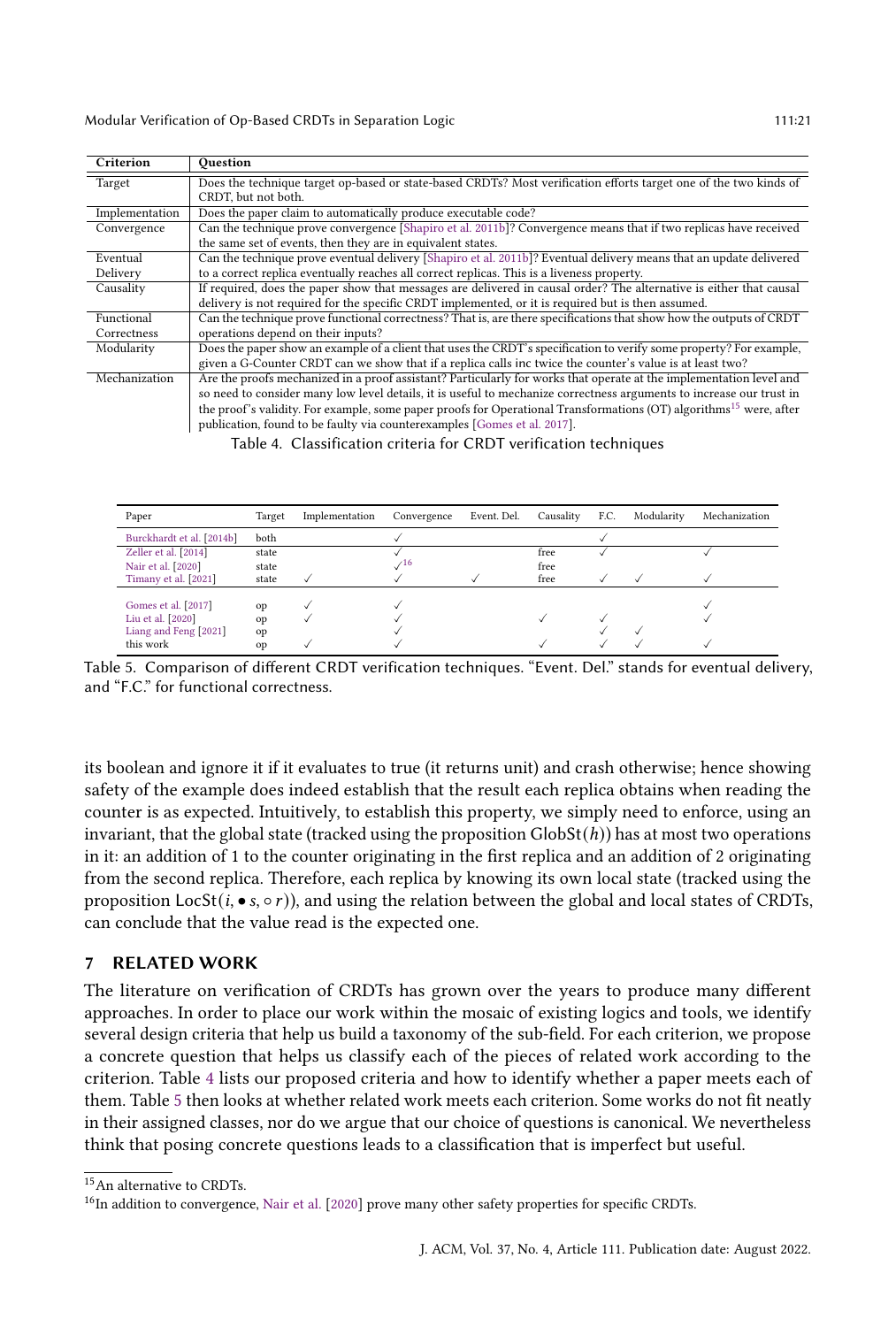Takeaways. We structure our discussion of related work around Table [5.](#page-20-4) Most techniques target either state-based CRDTs or op-based CRDTs, but not both. The exception is [Burckhardt et al.](#page-23-8) [\[2014a\]](#page-23-8), which focuses mostly on specifying both kinds of CRDTs via denotations, but not on verification.

As explained in [Burckhardt et al.](#page-23-8) [\[2014a\]](#page-23-8) state-based approaches guarantee causal delivery "for free". This is because communicating an entire state is (logically) equivalent to sending an operation together with all its causal dependencies.

The only modular state-based approach that we are aware of is [Timany et al.](#page-24-11) [\[2021\]](#page-24-11). This is also the only related work that proves eventual delivery. Like us, [Timany et al.](#page-24-11) [\[2021\]](#page-24-11) use the Aneris separation logic; however, unlike us they only verify one example CRDT (a G-Counter), and their specification style (which tracks states as opposed to sets of operations) is less expressive than ours (see Section [5\)](#page-13-0). To prove liveness, [Timany et al.](#page-24-11) [\[2021\]](#page-24-11) develop an extension to the Iris program framework called Trillium, which allows them to show that the CRDT implementation refines a state-transition system. It would be interesting to restructure our development to use Trillium, since we already show that our CRDT implementations implement a labelled-transition system. Finally, [Timany et al.](#page-24-11) [\[2021\]](#page-24-11) focus on (one) state-based CRDT, whereas we verify multiple op-based CRDTs (see Section [8](#page-22-0) for a discussion of how our approach could be extended to the state-based setting).

Looking at op-based CRDTs, the closest techniques are those in [Liu et al.](#page-24-8) [\[2020\]](#page-24-8) and [Liang and](#page-24-6) [Feng](#page-24-6) [\[2021\]](#page-24-6).

[Liu et al.](#page-24-8) [\[2020\]](#page-24-8) extend Liquid Haskell [\[Vazou et al.](#page-24-16) [2014\]](#page-24-16) by annotating typeclass declarations with refinement types. Their system can later typecheck instances against their (expressive) definitions. As a case study, they define a typeclass for op-based CRDTs and implement several instances, including a map combinator similar to ours. Instances of the CRDT class enjoy a strong convergence property that says that certain allowed permutations of a set of operations lead to the same final state. Additionally, they show functional correctness of their multi-set implementation by a simulation argument with respect to an abstract denotational specification (similarly to how we use denotations). They design their CRDTs so that they do not have to assume causal delivery, although in the process they do end up implementing parts of a causal broadcast algorithm (e.g. a delay queue).

The main difference between [Liu et al.](#page-24-8) [\[2020\]](#page-24-8) and our work is how modular the approaches are. In [Liu et al.](#page-24-8) [\[2020\]](#page-24-8) there does not seem to be a way to use strong convergence to verify a client program that uses a CRDT<sup>[17](#page-21-0)</sup>. By contrast, as shown in Section [6](#page-18-0) we can use our separation logic resources that track local and global states not only to show convergence and functional correctness, but also to verify clients. Additionally, we were able to verify causal broadcast as a general purpose library which is then re-use by our CRDT library. In their work, only the "business-logic" part of the CRDT is verified: that is their CRDTs are purely-functional data structures that are unaware of the existence of other replicas. By contrast, we verify not only the purely-functional part of a CRDT, but also all of its logic all the way through to network operations.

[Liang and Feng](#page-24-6) [\[2021\]](#page-24-6) introduce the first technique that produces modular specifications for op-based CRDTs. Specifically, they strengthen SEC to arrive at a trace property called Abstract Converging Consistency (ACC), which combines SEC with functional correctness. Functional correctness is obtained by relating a concrete CRDT model Π to its abstract counterpart Γ. In proving the relation, one is allowed to re-order certain abstract (commutative) operations that satisfy an arbitration relation ⊲⊳. Once we prove ACC, an abstraction theorem gives us contextual refinement:

<span id="page-21-0"></span> $17$ This is backed by the fact that they do not verify the client applications (a text editor and event calendar) that use their CRDTs.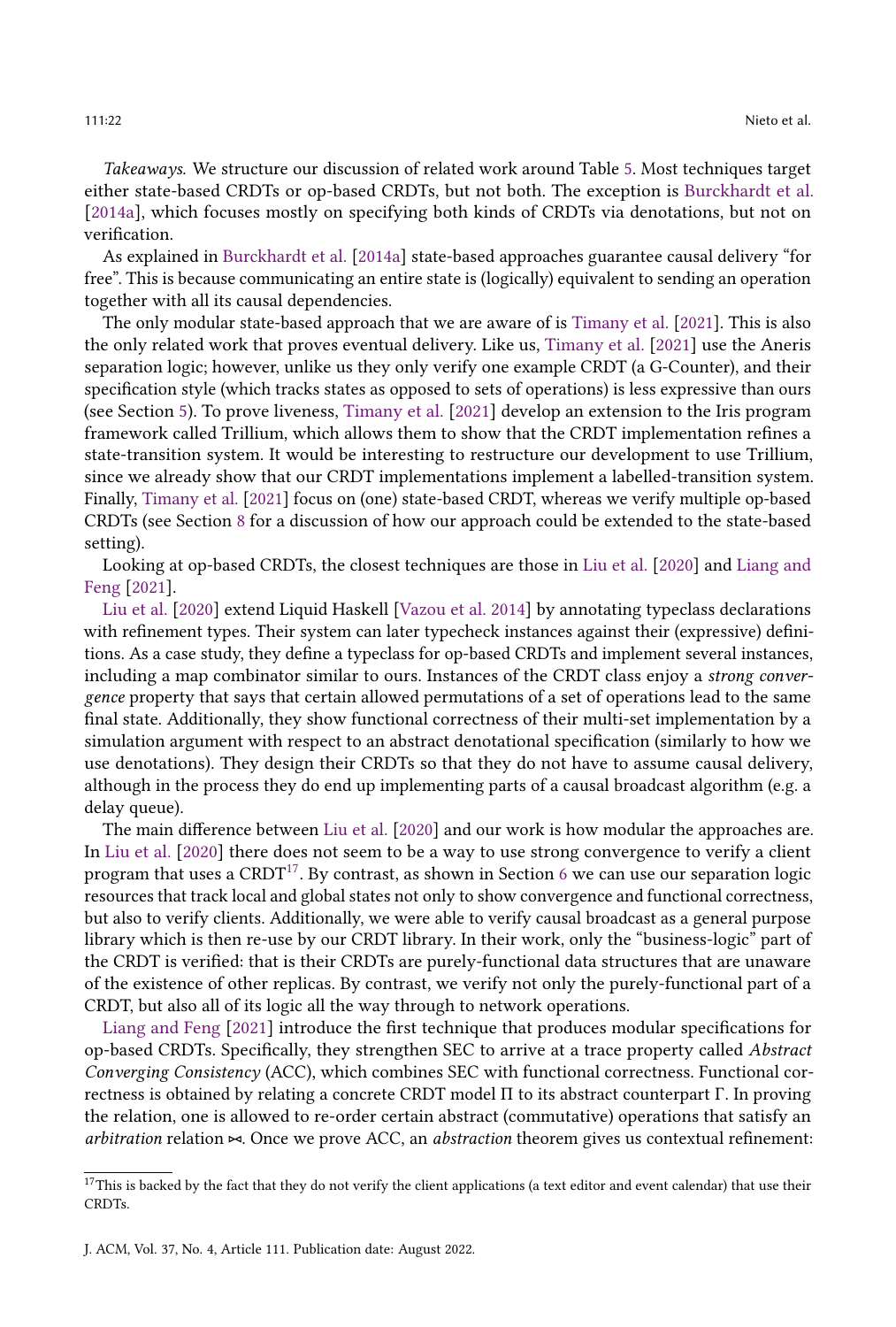meaning that in every program we can substitute the concrete CRDT by the abstract one (its spec) and still obtain the same results. The paper then introduces a rely-guarantee style logic to prove specification for clients using the CRDT.

Our work differs from [Liang and Feng](#page-24-6) [\[2021\]](#page-24-6)'s in several aspects. First, their CRDTs, including the concrete variants, are closer to what we would call specifications and not executable implementations. This is because they represent CRDTs as collections of functions that go from state to state via operations (this is very similar to our LTS-based models). In contrast, our CRDT implementations are written in OCaml and so must deal with many details associated with running code: e.g. message serialization, network sockets, node-local concurrency, and mutation. Second, when proving functional correctness of a client in their system one proves a judgment of the form  $\vdash \{P\}$  with  $(\Gamma, \Join)$  do  $C_1 || \dots || C_n \{Q\}$ . That is, the existence of the CRDT is baked into the top-level term that one reasons about, and the CRDT  $\Gamma$  is distinguished from the clients  $C_i$ . By contrast, in our setting the CRDT and client code are both written in AnerisLang, and our reasoning principles come in the form of standard separation-logic resources (e.g. LocSt( $i, \bullet s, \circ h$ )). We expect that our approach makes it easier to re-use a verified CRDT as a component of a larger system; for example, we were able to create and use CRDT combinators.

Another related work (not shown on Table [5\)](#page-20-4) is [Gondelman et al.](#page-23-11) [\[2021\]](#page-23-11). They implement and verify a causally-consistent distributed key-value store, also using Aneris. Even though the term "CRDT" does not appear in their paper, they implement and model causal delivery of key-value store operations, and more generally their key-value store is very close to being a CRDT. It is not because it violates SEC: in certain execution traces, we can end up with replicas that have received the same set of writes, yet the same key is mapped to different values. This is because their tie-braking mechanism for concurrent writes is to take the write that arrives later, which is sensitive to network delays. Additionally, their db replicas do not re-transmit dropped messages, and they do not re-broadcast messages. As mentioned in Section [4](#page-7-0) we adapt [Gondelman et al.](#page-23-11) [\[2021\]](#page-23-11)'s modelling of causality in separation logic so that it is applicable to a general-purpose RCB protocol. In fact, our table-of-registers example from Table [3](#page-18-1) is also a key-value store where the above reliability issues are addressed. Our work can be then seen as generalizing the approach in their paper to apply to a wide range of CRDTs, as opposed to a bespoke key-value store.

### <span id="page-22-0"></span>8 CONCLUSIONS

We have verified implementations of multiple op-based CRDTs in separation logic. We structured our development as a collection of libraries. First, we verified an RcbLib library for Reliable Causal Broadcast. On top of RcbLib we then verified an OpLib library for building op-based CRDTs. CRDT implementers can use OpLib to implement their CRDTs as purely-functional data structures, without having to worry about low-level implementation details such as network operations and concurrency control. Finally, using OpLib we verified multiple CRDT instances: some are naturally commutative, while others use causality information and metadata to make operations commutative. That we were able to handle different kinds of CRDTs, including higher-order combinators, shows the applicability of our technique to a variety of scenarios. Our approach both can verify realistic implementations (as opposed to high-level protocols) and is modular (we can verify components in isolation and put their proofs back together to obtain verified stacks of components).

Future work: state-based CRDTs. A natural question is whether our techniques could be adapted to verify state-based CRDTs. More precisely, whether local and global resources can track operations in that setting even though the entire CRDT state is sent between replicas, as opposed to sending one operation at a time. We think the answer is yes; the insight is that when two CRDT states, which are lattice elements, are merged by taking their least upper bound, the operations that generated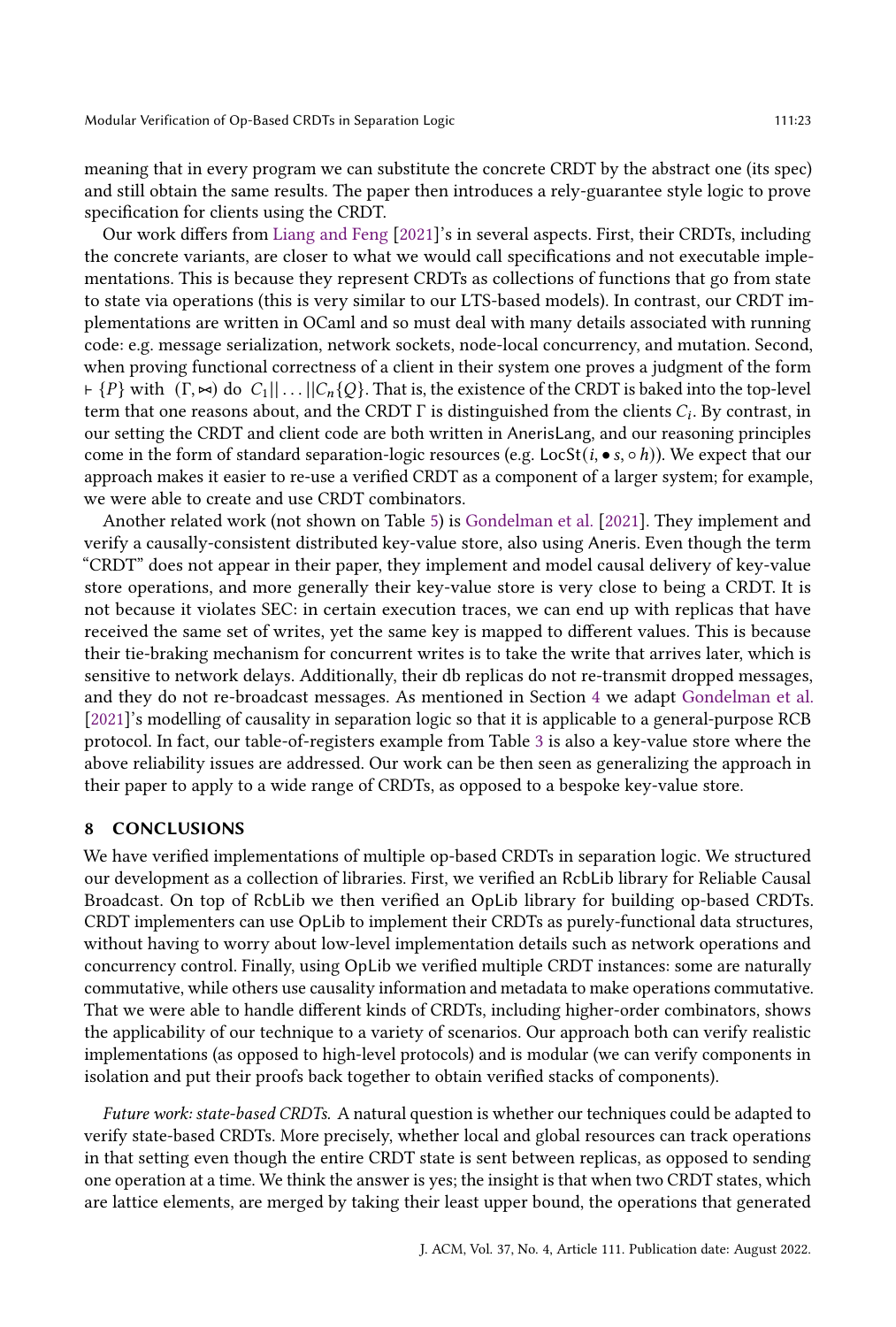those states can also be merged<sup>[18](#page-23-19)</sup>. That is, logically we can also take the least upper bound in the powerset lattice of operations, so that if we are in a state LocSt( $i, \bullet s, \circ h$ ) and a foreign replica sends their state that resulted from operations coming from a set  $q$ , then we can update our state to LocSt(*i*, • *s*, ∘ *h* ∪ *q'*), where  $q' = \{e \in q | origin(e) \neq i\}$ . The goal of this line of work would be to produce a common specification style for both kinds of CRDTs, so that clients can use a CRDT without worrying about which implementation strategy was used.

#### REFERENCES

- <span id="page-23-5"></span>Mustaque Ahamad, Gil Neiger, James E. Burns, Prince Kohli, and Phillip W. Hutto. 1995. Causal Memory: Definitions, Implementation, and Programming. Distributed Comput. 9, 1 (1995), 37–49. <https://doi.org/10.1007/BF01784241>
- <span id="page-23-2"></span>Peter Bailis, Ali Ghodsi, Joseph M. Hellerstein, and Ion Stoica. 2013. Bolt-on causal consistency. In Proceedings of the ACM SIGMOD International Conference on Management of Data, SIGMOD 2013, New York, NY, USA, June 22-27, 2013. 761–772. <https://doi.org/10.1145/2463676.2465279>
- <span id="page-23-6"></span>Carlos Baquero, Paulo Sérgio Almeida, and Ali Shoker. 2014. Making operation-based CRDTs operation-based. In Proceedings of the First Workshop on the Principles and Practice of Eventual Consistency, PaPEC@EuroSys 2014, April 13, 2014, Amsterdam, The Netherlands, Marc Shapiro (Ed.). ACM, 7:1–7:2. <https://doi.org/10.1145/2596631.2596632>
- <span id="page-23-16"></span>Lars Birkedal and Aleš Bizjak. 2017. Lecture Notes on Iris: Higher-Order Concurrent Separation Log. (2017). [http://iris](http://iris-project.org/tutorial-pdfs/iris-lecture-notes.pdf)[project.org/tutorial-pdfs/iris-lecture-notes.pdf](http://iris-project.org/tutorial-pdfs/iris-lecture-notes.pdf)
- <span id="page-23-12"></span>Kenneth Birman, Andre Schiper, and Pat Stephenson. 1991. Lightweight causal and atomic group multicast. ACM Transactions on Computer Systems (TOCS) 9, 3 (1991), 272–314.
- <span id="page-23-8"></span>Sebastian Burckhardt, Alexey Gotsman, Hongseok Yang, and Marek Zawirski. 2014a. Replicated Data Types: Specification, Verification, Optimality. In 41st ACM SIGPLAN-SIGACT Symposium on Principles of Programming Languages (POPL 2014). ACM, 271–284. <https://doi.org/10.1145/2535838.2535848>
- <span id="page-23-18"></span>Sebastian Burckhardt, Alexey Gotsman, Hongseok Yang, and Marek Zawirski. 2014b. Replicated data types: specification, verification, optimality. In POPL. ACM, 271–284.
- <span id="page-23-7"></span>Christian Cachin, Rachid Guerraoui, and Luís Rodrigues. 2011. Introduction to reliable and secure distributed programming. Springer Science & Business Media, Chapter 3.
- <span id="page-23-15"></span>Tej Chajed, Joseph Tassarotti, M. Frans Kaashoek, and Nickolai Zeldovich. 2019. Verifying concurrent, crash-safe systems with Perennial. In Proceedings of the 27th ACM Symposium on Operating Systems Principles, SOSP 2019, Huntsville, ON, Canada, October 27-30, 2019, Tim Brecht and Carey Williamson (Eds.). ACM, 243–258. <https://doi.org/10.1145/3341301.3359632>
- <span id="page-23-3"></span>Fay Chang, Jeffrey Dean, Sanjay Ghemawat, Wilson C. Hsieh, Deborah A. Wallach, Michael Burrows, Tushar Chandra, Andrew Fikes, and Robert E. Gruber. 2008. Bigtable: A Distributed Storage System for Structured Data. ACM Trans. Comput. Syst. 26, 2 (2008), 4:1–4:26. <https://doi.org/10.1145/1365815.1365816>
- <span id="page-23-13"></span><span id="page-23-4"></span>Kristina Chodorow and Michael Dirolf. 2010. MongoDB - The Definitive Guide: Powerful and Scalable Data Storage. O'Reilly. Colin J Fidge. 1987. Timestamps in message-passing systems that preserve the partial ordering. (1987).
- <span id="page-23-1"></span>Seth Gilbert and Nancy A. Lynch. 2002. Brewer's conjecture and the feasibility of consistent, available, partition-tolerant web services. SIGACT News 33, 2 (2002), 51–59. <https://doi.org/10.1145/564585.564601>
- <span id="page-23-17"></span>Victor B. F. Gomes, Martin Kleppmann, Dominic P. Mulligan, and Alastair R. Beresford. 2017. Verifying strong eventual consistency in distributed systems. Proc. ACM Program. Lang. 1, OOPSLA (2017), 109:1–109:28.
- <span id="page-23-11"></span>Léon Gondelman, Simon Oddershede Gregersen, Abel Nieto, Amin Timany, and Lars Birkedal. 2021. Distributed causal memory: modular specification and verification in higher-order distributed separation logic. Proc. ACM Program. Lang. 5, POPL (2021), 1–29. <https://doi.org/10.1145/3434323>
- <span id="page-23-0"></span>Maurice Herlihy and Jeannette M. Wing. 1990. Linearizability: A Correctness Condition for Concurrent Objects. ACM Trans. Program. Lang. Syst. 12, 3 (1990), 463–492. <https://doi.org/10.1145/78969.78972>
- <span id="page-23-10"></span>Ralf Jung, Robbert Krebbers, Jacques-Henri Jourdan, Ales Bizjak, Lars Birkedal, and Derek Dreyer. 2018. Iris from the ground up: A modular foundation for higher-order concurrent separation logic. J. Funct. Program. 28 (2018), e20. <https://doi.org/10.1017/S0956796818000151>
- <span id="page-23-14"></span>Ralf Jung, David Swasey, Filip Sieczkowski, Kasper Svendsen, Aaron Turon, Lars Birkedal, and Derek Dreyer. 2015. Iris: Monoids and Invariants as an Orthogonal Basis for Concurrent Reasoning. In Proceedings of the 42nd Annual ACM SIGPLAN-SIGACT Symposium on Principles of Programming Languages, POPL 2015, Mumbai, India, January 15-17, 2015. 637–650. <https://doi.org/10.1145/2676726.2676980>
- <span id="page-23-9"></span>Morten Krogh-Jespersen, Amin Timany, Marit Edna Ohlenbusch, Simon Oddershede Gregersen, and Lars Birkedal. 2020. Aneris: A Mechanised Logic for Modular Reasoning about Distributed Systems. In Programming Languages and Systems -

<span id="page-23-19"></span> $^{18}\rm{This}$ idea appeared in [Burckhardt et al.](#page-23-8) [\[2014a\]](#page-23-8); the challenge would be to adapt it to separation logic so we can verify implementations modularly.